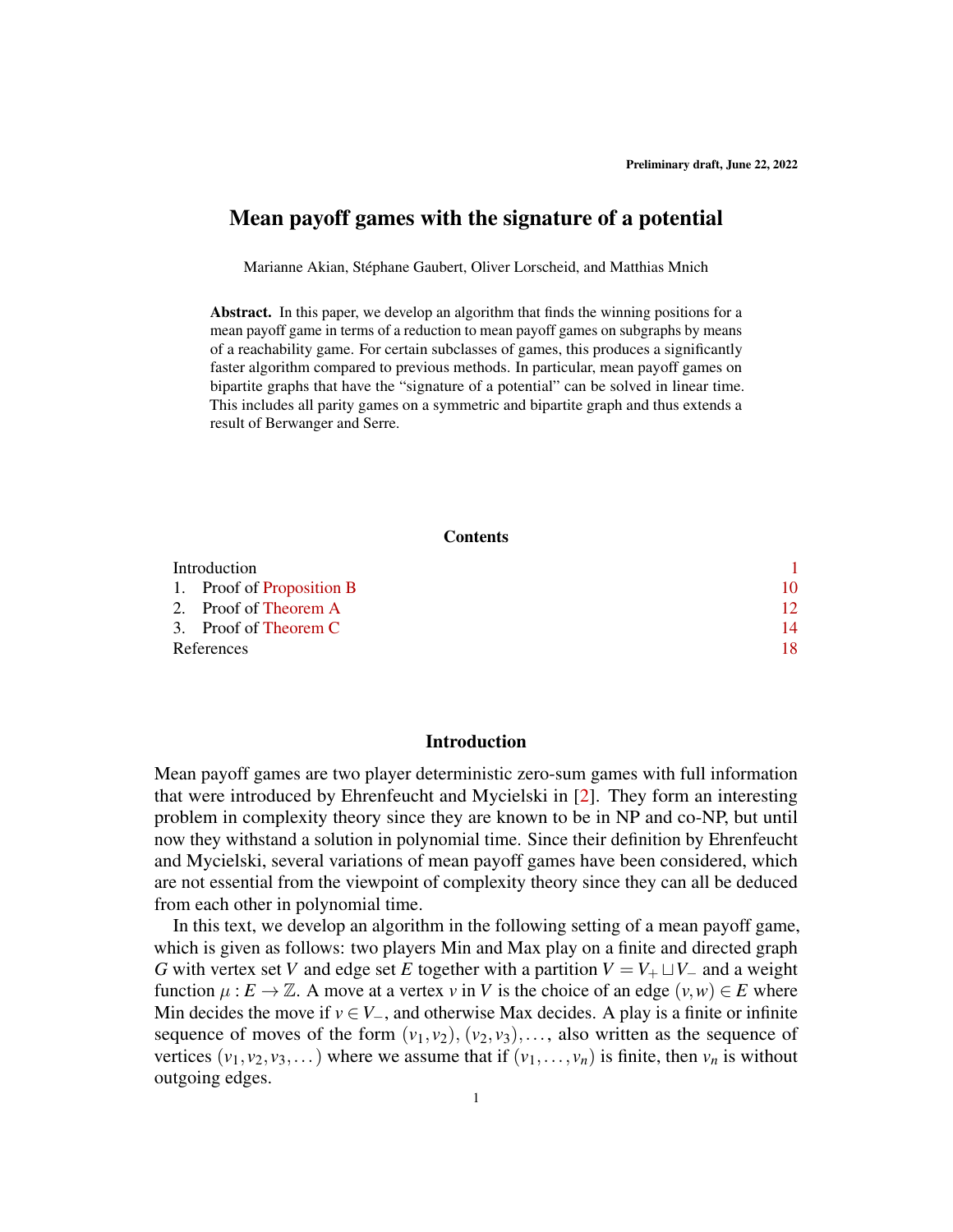In the case that  $(v_1,..., v_n)$  $(v_1,..., v_n)$  $(v_1,..., v_n)$  is finite, Min wins if  $v_n \in V_+$  and Max wins if  $v_n \in V_-\cdot$ <sup>1</sup> If  $\pi = (\nu_1, \dots)$  is infinite, then the sequence of mean values

$$
\chi_n(\pi) = \frac{1}{n} \cdot \sum_{i=1}^n \mu(v_i, v_{i+1})
$$

is limited from below and above by the smallest and largest value of  $\mu : E \to \mathbb{Z}$ , respectively. In particular, this series has an inferior and superior limit

$$
\chi_{-}(\pi) = \liminf_{n \to \infty} \chi_n(\pi)
$$
 and  $\chi_{+}(\pi) = \limsup_{n \to \infty} \chi_n(\pi)$ ,

respectively. In the infinite case, Min wins if  $\chi_+(\pi) < 0$ , Max wins if  $\chi_-(\pi) > 0$ , and otherwise the play is a draw.

Ehrenfeucht and Mycielski show in [\[2\]](#page-17-1) that mean payoff games allow for optimal positional strategies for Min and Max and that every vertex  $v \in V$  has a characteristic value  $\chi(v)$ . This means that Min has a positional strategy which guarantees that  $\chi_+(\pi) \leq$  $\chi(\nu)$  for every play  $(\nu_1,\dots)$  starting in  $\nu_1 = \nu$  and for all strategies of the other player, and similarly Max has a positional strategy which guarantees that  $\chi(\nu) \leq \chi_-(\pi)$  for all plays determined by strategies of the other player and such that  $v_1 = v$ .

It has been the subject of several studies to develop algorithms that can decide which player has a winning strategy at a given vertex *v*, that determine the characteristic value at  $\nu$  and that find optimal strategies for the players; e.g. see [\[6\]](#page-17-2). In this text, we develop a pre-processing algorithm, which, by the deletion of *dispensable edges*, and the solution of auxiliary reachability games, reduces a mean payoff game to a collection of mean payoff games played on smaller subgraphs. Moreover, we exhibit a class of mean payoff games, with the *signature of a potential* (to be defined below), for which this procedure allows one to solve in linear time the original game.

**The central idea.** Consider a mean payoff game with vertex set  $V = V_+ \sqcup V_-$ , edge set *E* and weight function  $\mu : E \to \mathbb{Z}$ . The algorithm that we present in this paper finds the set  $W_+$  of vertices *v* for which Max wins (for plays starting in *v* following an optimal strategy), the set  $W_$  of vertices *v* for which Min wins and the set  $W_0$  of vertices *v* for which both of Min and Max can achieve a draw. We define  $\gamma(v)$  as the element of  $\{+, -, 0\}$  such that  $v \in W_{\gamma(v)}$ . We also say that *Max wins at*  $v$  if  $\gamma(v) = +$  and that *Min wins at v* if  $\gamma(v) = -$ .

$$
\begin{array}{ccc}\n-1 & \longrightarrow & \text{mean payoff:} & \frac{1}{2}(-1+2) = \frac{1}{2} > 0\\
v & 2 & w\n\end{array}
$$

<span id="page-1-1"></span>Figure 1. Dispensable edge (*v*,*w*) for Min

<span id="page-1-0"></span><sup>&</sup>lt;sup>1</sup>The reader might imagine that if  $\nu$  is a sink, then the corresponding player has the possibility to play to any other vertex by receiving a very large penalty, which makes him or her loose the play.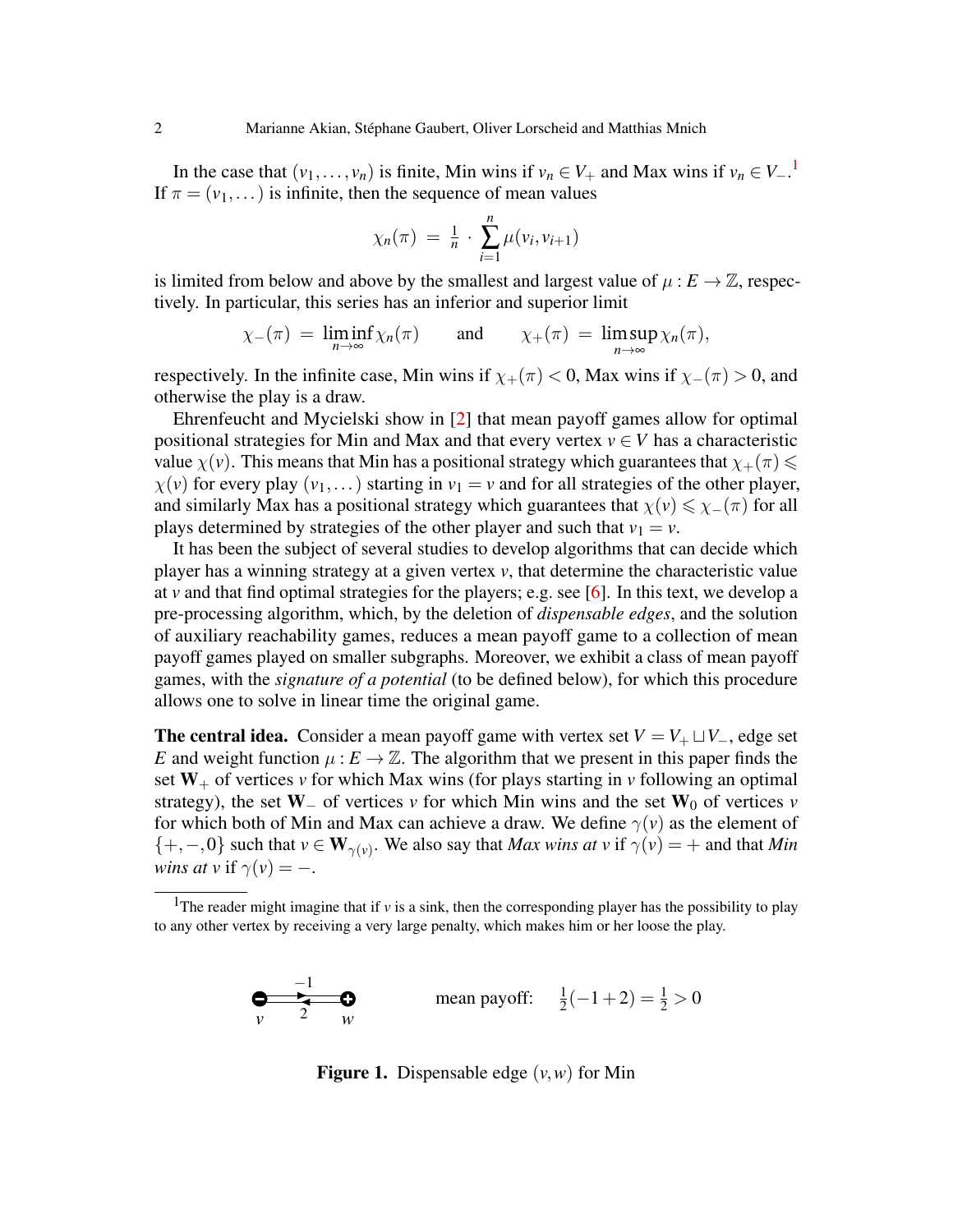The central idea of our algorithm is based on the following insights:

- (1) If  $(v, w)$  is an edge of G such that, say, player Min plays at *v* and such that Max can force the play to return to *v* with positive payoff for the whole cycle  $(v, w, v)$ , then it is not usefull for Min to play along  $(v, w)$ . This means that  $(v, w)$ is *dispensable* for determining the value of  $\gamma(v)$ , which reduce the complexity of the mean payoff game by omitting the edge  $(v, w)$ ; cf. [Figure 1.](#page-1-1)
- (2) Let *X* be the vertex set of a subgraph of *G* that is *successor closed*, i.e. for every edge  $(v, w) \in E$  with  $v \in X$  we also have  $w \in X$ . Then the winning positions of the mean payoff game in *X* (w.r.t. the restrictions of  $V_+, V_-, E$  and  $\mu$  to *X*) are also winning positions in *V*. This allows us to break down the mean game payoff game into smaller areas that can be solved quicker.
- (3) If we know that one of the players, say Max, wins at a vertex *v* and if Max can force every play starting in another vertex *w* to pass through *v*, then Max also wins at *w*. Thus if we know some winning positions, we can find more winning positions by solving a *reachability game* on the graph *G*; cf. [Figure 2.](#page-2-0)

*Remark on illustrations.* In pictures, we mark vertices in  $V_+$  with a "+" and vertices in *V*<sub>−</sub> with a "−". We draw an empty circle for vertices of *V* for which we do not specify to which player they belong.

A reduction to reachability games. We introduce a particular class of mean payoff games for which the deletion of dispensable edges yields a reduction to a reachability game.

**Definition.** A *potential on G* is a function  $\psi : V \to \mathbb{Z}$ . The mean payoff game on *G* has *the signature of a potential*  $\psi : V \to \mathbb{Z}$  if for all edges  $(v, w) \in E$ ,

<span id="page-2-1"></span>
$$
\mu(v,w) = \mu(w,v) = \psi(v) - \psi(w) = 0 \quad \text{if } \epsilon(v) = \epsilon(w),
$$

<span id="page-2-2"></span>(P1) 
$$
\operatorname{sign}(\epsilon(v)\mu(v,w)-\epsilon(w)\mu(w,v)) = \operatorname{sign}(\psi(v)-\psi(w)) \quad \text{if } \epsilon(v) \neq \epsilon(w).
$$

where we define  $sign(\epsilon(v)\mu(v,w) - \epsilon(w)\mu(w,v)) = -1$  if there is no edge from *w* to *v*.

Remark. Axiom [\(P0\)](#page-2-1) is very restrictive for edges between vertices *v* and *w* that belong to the same player  $P_{\epsilon(v)} = P_{\epsilon(w)}$ . This might be seen, however, not as the main restriction



<span id="page-2-0"></span>Figure 2. Finding additional winning vertices of Max via reachability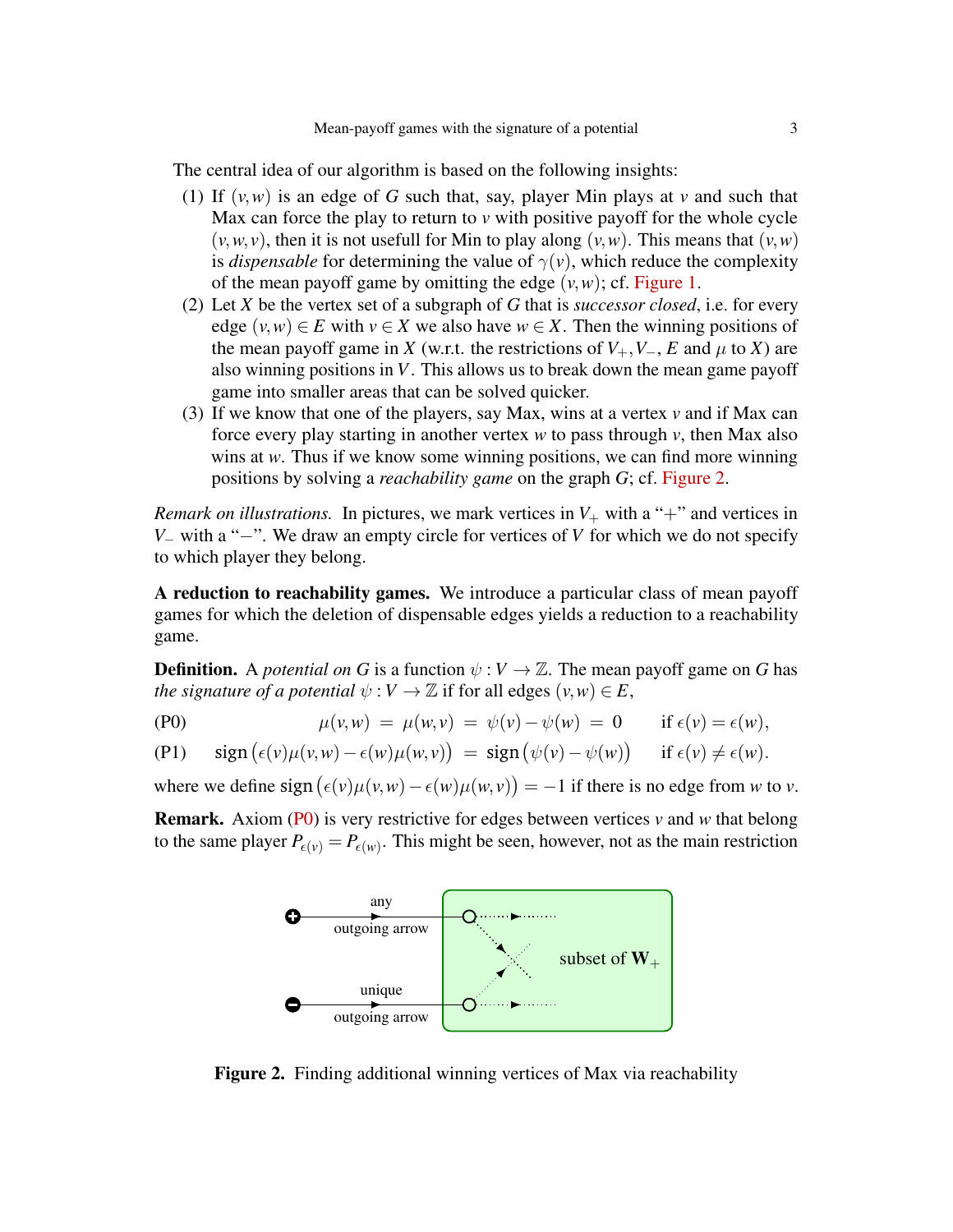since every mean payoff games can be reduced to a mean payoff game on a bipartite graph in polynomial time, and for bipartite graphs axiom [\(P0\)](#page-2-1) is vacuous.

Definition. The *derived reachability game of G* is the reachability game on the graph  $G'$  with vertex set  $V' = V$  and edge set

$$
E' = \{(v, w) \in E \mid \epsilon(v) = \epsilon(w) \text{ or } \epsilon(v) (\mu(v, w) + \mu(w, v)) > 0 \},
$$

with respect to the decomposition of *V*<sup> $\prime$ </sup> into  $V'_{+} = V_{+}$  and  $V'_{-} = V_{-}$  and the terminal sets

 $\mathbf{Z}_{+} = \{ v \in V_{-} \mid v \text{ is a sink in } G' \}$ } and  $\mathbf{Z}_{-} = \{ v \in V_{+} \mid v \text{ is a sink in } G' \}$ 

for Max and Min, respectively.

Player Max wins if a state  $\mathbb{Z}_+$  is reached, whereas Player Min wins if a state  $\mathbb{Z}_-$  is reached, otherwise, the game is said to be a draw. Solving a reachability game reduces to computing a reachable set in a directed hypergraph, which can be done in linear time [\[3\]](#page-17-3).

<span id="page-3-0"></span>Theorem A. *Let G be a mean payoff game that has the signature of a potential. Then the winning positions for the mean payoff game G are equal to the winning positions of the derived reachability game of G. Therefore the mean payoff game on G can be solved in linear time in*  $\#V + \#E$ .

Example. A source for mean payoff games with the signature of a potential are parity games on bipartite symmetric graphs, as can be seen as follows.

Let  $v: V \to \mathbb{N}_{>0}$  be the function that defines the parity game on *G* with respect to  $V = V_+ \sqcup V_-$ . This parity game is equivalent to a mean payoff game in which the payment of arc  $(v, w)$  is  $\mu(v, w) := (-t)^{\nu(v)}$  where *t* is a suitably large integer (it suffices to take *t* equal to the number of nodes). Then, this mean payoff game has the signature of the potential function  $\psi(v) = \epsilon(v)(-t)^{\nu(v)}$ . Berwanger and Serre's result from [\[1\]](#page-17-4) is recovered as a special case of [Theorem A.](#page-3-0)

Remark. The existence of a potential can be verified in strongly polynomial time, it reduces to finding a point in the relative interior of an alcoved polyhedron.

The general setup. In order to explain [Algorithm 1,](#page-6-0) we introduce some notational conventions. In the following, *G* is a finite directed graph with vertex set *V* and edge set *E*, which we consider as a subset of  $V \times V$ , i.e. *G* has a directed edge from *v* to *w* precisely when  $(v, w) \in E$ . In particular, we allow loops  $(v, v)$ .

We also call Max *player*  $P_+$  and Min *player*  $P_-$ . The vertex set *V* comes with a decomposition *V* = *V*<sub>+</sub>  $\sqcup$ *V*<sub>−</sub> where player *P*<sup>*e*</sup> determines the move at *v* ∈ *V* if *v* ∈ *V*<sub>*e*</sub> where  $e \in \{+, -\}.$  Equivalently,  $V = V_+ \sqcup V_-$  is characterized by the function  $\epsilon : V \to \{+, -\}$ that send *v* to the value  $\epsilon(v) \in \{+, -\}$  with  $v \in V_{\epsilon(v)}$ . When  $\epsilon(v)$  appears in a formula, we identify + with  $+1$  and  $-$  with  $-1$ .

Let  $\mu$ :  $E \to \mathbb{Z}$  be a weight function on the edge set of *G* and  $M = \max\{|\mu(v, w)| \mid$  $(v, w) \in E$  the *size of*  $\mu$ , i.e. the smallest positive integer such that  $[-M, M]$  contains the image of  $\mu$ . We extend  $\mu$  to a function  $\mu : V \times V \to \mathbb{Z} \cup \{\pm \infty\}$  by defining  $\mu(v, w) =$  $-\epsilon(v) \approx \text{if } (v, w) \notin E$ . A weight  $\mu(v, w) = \pm \infty$  can be interpreted as player  $P_{\epsilon(v)}$  losing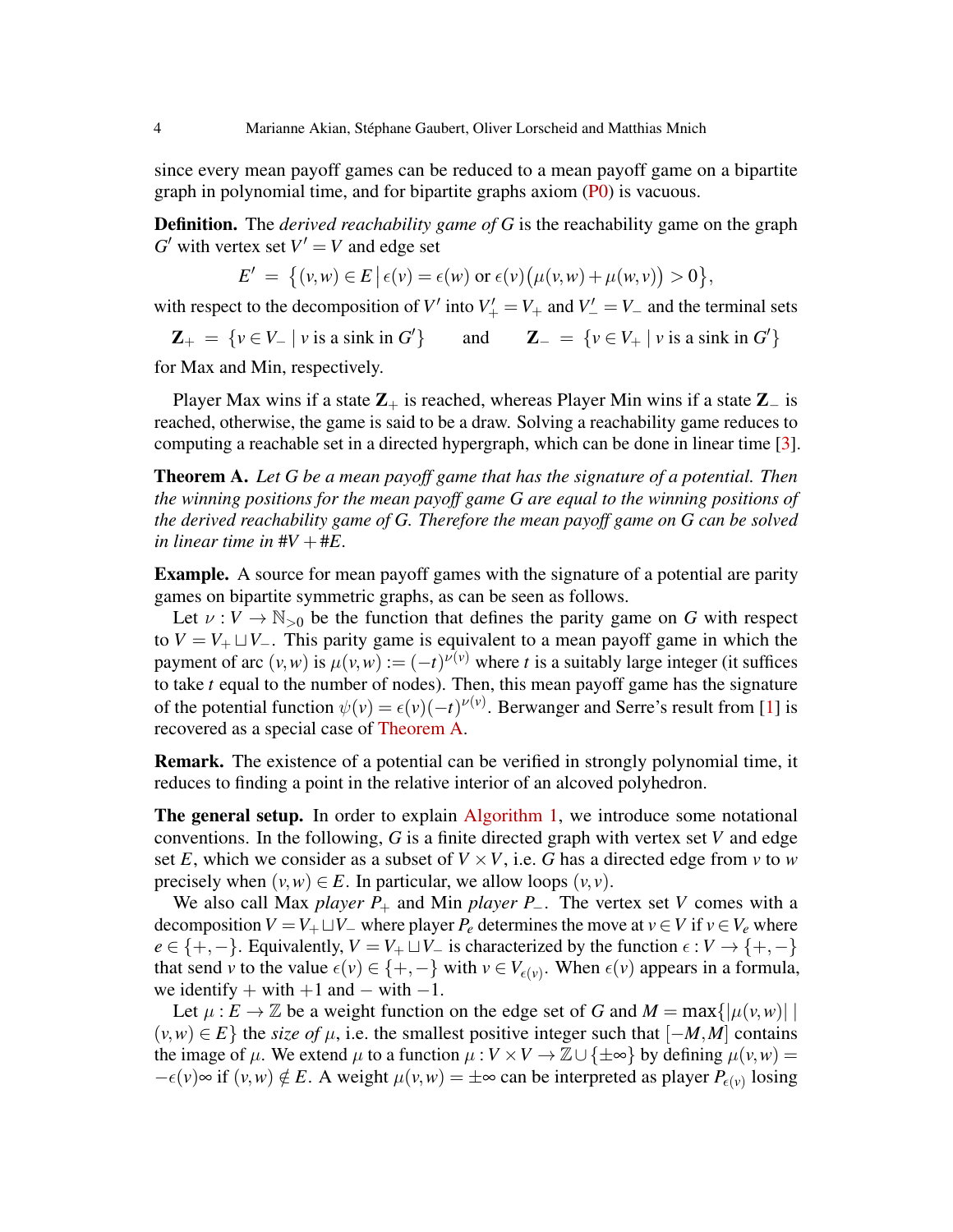instantly if he or she plays along  $(v, w)$ . This extension of the domain of  $\mu$  to all of  $V \times V$ is handy for some formulas, for which we use the conventions that  $a + (\pm \infty) = \pm \infty$  for all *a* ∈  $\mathbb Z$  and that  $-\infty < 0 < \infty$ . Note further that *E* is characterized by this extended function as the inverse image of  $\mathbb{Z}$ , and so is the decomposition  $V = V_+ \sqcup V_-$  if *G* does not contain loops since in this case  $\mu(v, v) = -\epsilon(v) \infty$ . In the following, we consider G as a vertex labelled and edge weighted graph and consider the respective functions  $\epsilon$  and  $\mu$  as understood if we refer to the mean payoff game on *G*.

For  $e \in \{+, -\}$ , let  $V_e^* = \{v \in V_e \mid v \text{ is not a sink}\}\)$ . A *(positional) strategy* for player  $P_e$ is a map  $\sigma_e: V_e^* \to V$  such that  $(v, \sigma_e(v)) \in E$  for all  $v \in V_e^*$ . A play  $\pi = (v_1, \dots)$  *follows the strategy*  $\sigma_e$  if  $v_{i+1} = \sigma_e(v_i)$  for all  $i \ge 1$  such that  $\epsilon(v_i) = e$  whenever  $v_i$  is not a sink. This should be interpreted that player  $P_e$  moves according to the strategy  $\sigma_e$ . A strategy  $\sigma_e$  is *optimal* if every play  $\pi = (v_1, \dots)$  that follows  $\sigma_e$  satisfies  $e \cdot \chi_{-e}(\pi) \geq e \cdot \chi(v_1)$ where  $\chi(\nu_1)$  is the value of the game defined by Ehrenfeucht and Mycielski in [\[2\]](#page-17-1). The same paper shows that optimal strategies exist for both players and every mean payoff games.

A play  $\pi = (v_1, \dots)$  is *e-optimal* if it follows an optimal strategy  $\sigma_e$  for player  $P_e$ . We say that  $\pi$  is *optimal* if it is +-optimal and --optimal. In this case, we have  $\chi(v_i) = \chi_-(\pi) = \chi_+(\pi)$  for all  $i \ge 1$ . Note that we extend the results from [\[2\]](#page-17-1) to games with sinks by defining  $\chi(v) = -\epsilon(w) \infty$  if there is a finite optimal play  $\pi$  ending in a vertex *w*. Note further that the characteristic value  $\chi(v)$  of *v* does not depend on the choice of the optimal play  $\pi$  passing through *v*.

We say that *player*  $P_e$  *wins in*  $v$ , and define  $\gamma(v) = e$ , if  $e \cdot \chi(v) > 0$ . If  $\chi(v) = 0$ , then we say that *v* is a draw and write  $\gamma(v) = 0$ . For  $e \in \{+, -, 0\}$ , we define the subset

$$
\mathbf{W}_e = \{ v \in V \mid \gamma(v) = e \}
$$

of *V*, which we call the *set of winning positions for player*  $P_e$  if  $e \neq 0$  and the *set of draw positions* if  $e = 0$ . We also call the triple of the three subsets  $W_+$ ,  $W_-$  and  $W_0$  of *V* the *winning positions of the mean payoff game*.

Dispensable edges. In the definition of the derived reachability game, we have omitted certain edges which are not relevant to the winning sets of the mean payoff game. In this definition, we only considered the effect of the opponent player playing back via the inverse edge. In the following, we widen this idea by considering all possible plays of bounded length that return to the origin of an edge.

**Definition.** Let *k* be a positive integer. An edge  $(v, w) \in E$  is *k*-dispensable if for every choices of moves by player  $P_{\epsilon(v)}$ , player  $P_{-\epsilon(v)}$  can achieve that every play  $\pi = (v_0, \dots)$ starting  $v_0 = w$  either ends in a sink of  $P_{\epsilon(v)}$  or passes through v such that  $l = \min\{j \geq$  $1 | v_j = v \} \le k - 1$  and such that

$$
\epsilon(v) \sum_{i=0}^{l-1} \mu(v_i, v_{i+1}) < -\epsilon(v) \mu(v, w).
$$

An edge  $(v, w) \in E$  is *dispensable* if it is *n*-dispensable for  $n = #V$ .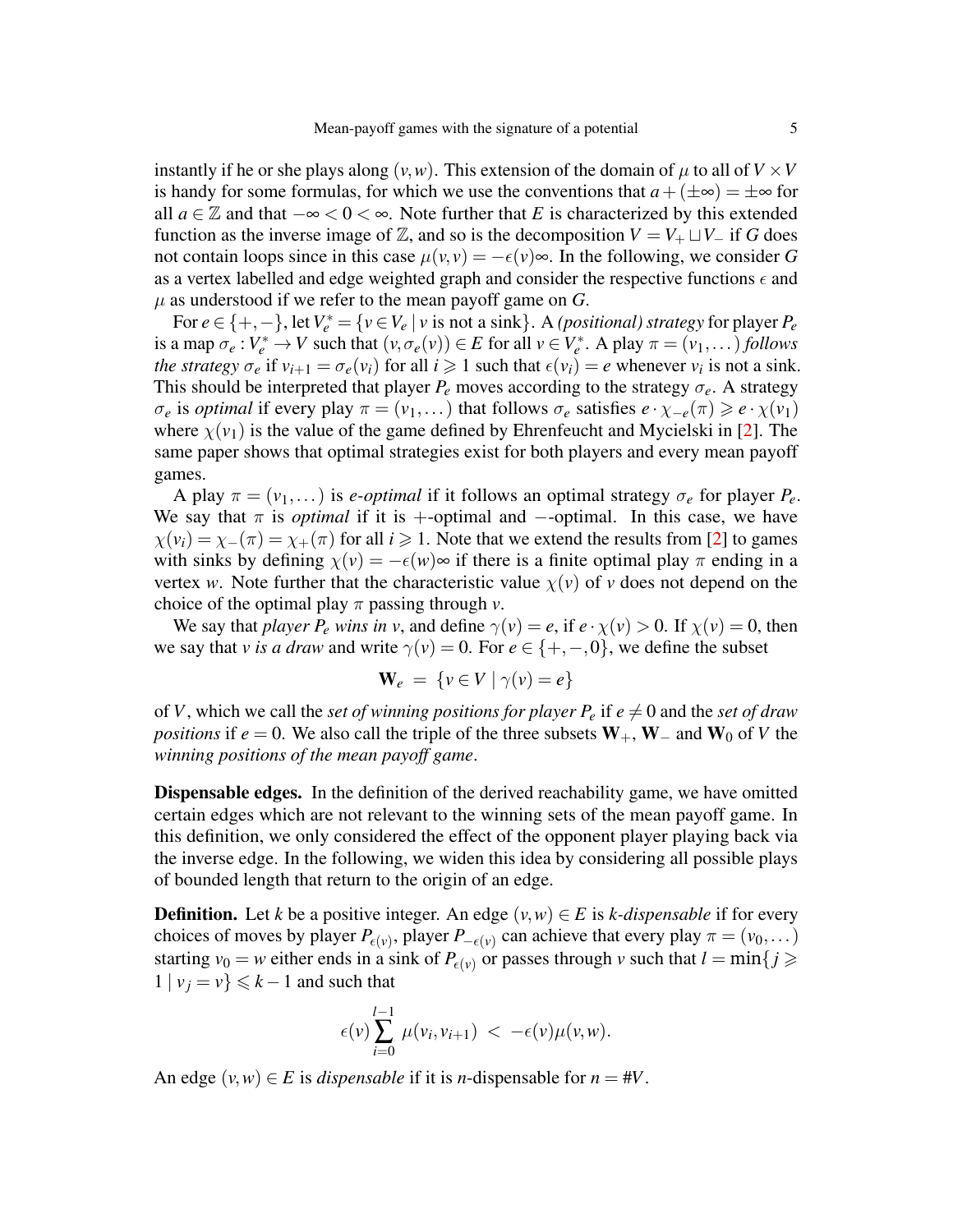<span id="page-5-0"></span>**Proposition B.** Let *k* be a positive integer and  $(v, w) \in E$  an *k*-dispensable edge. Omit*ting*  $(v, w)$  *from E does not change the winning positions*  $W_+$ ,  $W_-$  *and*  $W_0$ . *The k-dispensable edges of G can be found in O*(*k* · *n* 2 ) *steps where n* = #*V, independently from the size M of*  $\mu$ *.* 

**Remark.** It is evident from the definition that a *k*-dispensable edge  $(v, w)$  is *l*-dispensable for all  $l \geq k$ . For small k, we find the following characterizations of k-dispensable edges:

- (1) A 1-dispensable edge is a loop  $(v, v)$  with  $\epsilon(v) \mu(v, v) < 0$  or an edge  $(v, w)$  for which *w* is a sink of  $P_{\epsilon(v)}$ .
- (2) In the case of a bipartite graph, an edge  $(v, w) \in E$  is 2-dispensable if  $\epsilon(v) (\mu(v, w) +$  $\mu(w, v)$  < 0 or if there is an edge  $(w, w')$  for which *w'* is a sink.

The case  $k = #V$  is of particular interest since it takes every cycle of *G* into consideration. More precisely, if  $(v, w)$  is an edge in *E* such that player  $P_{-\epsilon(v)}$  can achieve that every play  $\pi = (v_1, \dots)$  starting at  $v_1 = w$  passes through  $v_l = v$  such that  $(v_1, \dots, v_l, v_1)$  forms a cycle, i.e.  $v_1, \ldots, v_l$  are pairwise distinct, and such that

$$
\epsilon(\nu) \sum_{i=1}^{l-1} \mu(\nu_i, \nu_{i+1}) < -\epsilon \mu(\nu, w),
$$

then  $(v, w)$  is  $(n-)$ dispensable since the length *l* of a cycle is limited by  $n = #V$ .

For an example of a mean payoff game without dispensable edges, cf. [Figure 4.](#page-8-0)

The algorithm. In the following, we describe [Algorithm 1](#page-6-0) in words. To begin with, we describe the auxiliary functions. Pseudo-code for Dispensable can be found in [section 2.](#page-11-0) All other functions are standard routines.

Dispensable $(k, V_+, V_-, E, \mu)$  return *F* 

This function determines the set *F* of all *k*-dispensable edges of *G*.

#### $StrConnComp(X,E)$

return  $(s, Y_s, \ldots, Y_1)$ 

This function decomposes the subgraph of *G* with vertex set  $X \subset V$  and edge set  $E_X = \{(v, w) \in E \mid v, w \in X\}$  into its strongly connected components  $Y_1, \ldots, Y_s$  with the property that  $i \leq j$  whenever there is a path from a vertex in  $Y_j$  to  $Y_i$ . In particular,  $Y_1$  is successor closed. This function can be implemented by means of Tarjan's algorithm [\[5\]](#page-17-5), which runs in linear time.

 $SolveMPG(X, V_+, V_-, E, \mu)$  return  $(Y_+, Y_-, Y_0)$ This function finds the winning positions *Y*+, *Y*<sup>−</sup> and *Y*<sup>0</sup> for the mean payoff game on the subgraph of *G* with vertex set *X* and edge set  $E_X = \{(v, w) \in E \mid v, w \in X\}$  with respect to the decomposition  $X = (X \cap V_+) \sqcup (X \cap V_-)$  and the weight function  $\mu|_X : E_X \to \mathbb{Z}$ . These can be computed in  $O(n^3 \cdot M_X)$  where  $M_X = \max\{|\mu(v, w)| | (v, w) \in E_X\}$  is the size of  $\mu_X$ .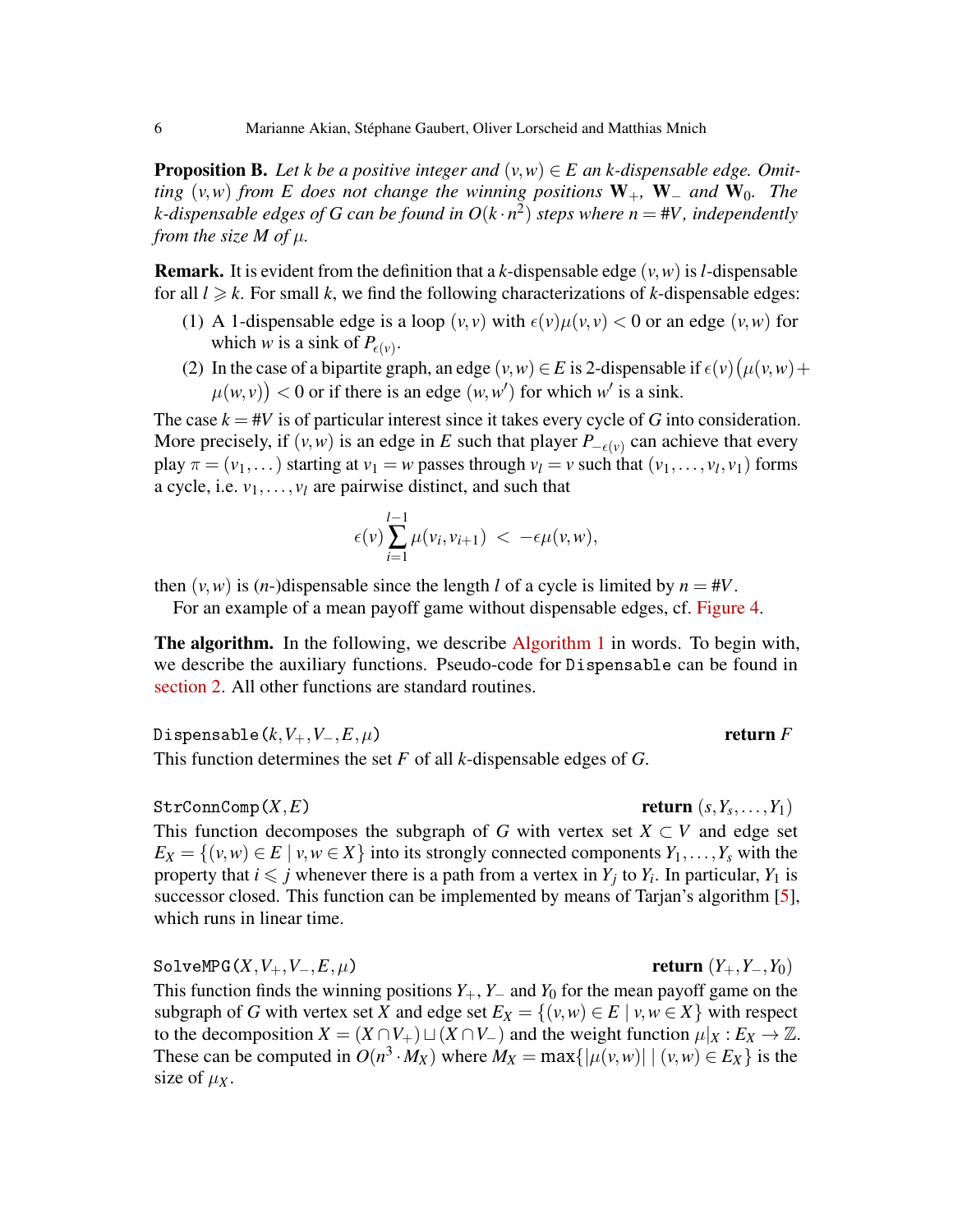Algorithm 1: Reduction of a mean payoff game via reachability games

<span id="page-6-9"></span><span id="page-6-8"></span><span id="page-6-7"></span><span id="page-6-2"></span><span id="page-6-1"></span>Input:  $V_+, V_-, E, \mu$ Output: *W*+, *W*−, *W*<sup>0</sup> 1 *F* :=Dispensable(# $V_+$  +# $V_-,V_+,V_-,E,\mu$ ) 2 while  $F \neq \emptyset$  do<br>3  $\mid E := E - F$  $\begin{array}{lll} 3 & E := E - F & \text{ // remove dispensible edges} \ 4 & F := \text{Dispenstable} & \end{array}$  $F :=$ Dispensable(# $V_+$  + # $V_-, V_+, V_-, E, \mu$ ) <sup>5</sup> end 6  $W_+ = W_- = W_0 := \varnothing$  // initialize the variables 7 if  $V = \emptyset$  then  $r := 0$ 8 else  $r := 1$  $9 \ X_1 := V$ <sup>10</sup> while *r* > 0 do  $X := X_r - (W_+ \cup W_- \cup W_0)$ <br>  $12 \quad (s, X_r, \ldots, X_{r+s-1}) := \text{StrConnComp}(X, E)$  // into components <sup>12</sup> (*s*,*X<sup>r</sup>* ,...,*Xr*+*s*−1) :=StrConnComp(*X*,*E*) // into components 13  $r := r + s - 1$ 14  $(Y_+, Y_-, Y_0) := \text{SolveMPG}(X_r, V_+, V_-, E, \mu)$  $\frac{V}{\sqrt{2}}$  solve MPG in  $X_r$ <br> $\frac{V}{\sqrt{2}}$  mark draws 15 *W*<sub>0</sub> :=  $W_0 \cup Y_0$ 16 **for**  $e \in \{+, -\}$  do 17 **F** :=  $\{(v, w) \in E \mid v \in Y_e, w \in Y_e \cup W_0\}$ 18 **W**<sub>0</sub> :=Reach( $W_0$ , -e,  $V_+, V_-, F$ ) // find additional draws<br>
19 **if**  $Y_e \cap W_0 = \varnothing$  **then**  $W_e := W_e \cup Y_e$  // mark winning positions if  $Y_e \cap W_0 = \varnothing$  then  $W_e := W_e \cup Y_e$  $20$  end 21 *W*<sub>+</sub> :=Reach( $W_+, +, V_+, V_-, E$ ) 22 *W*<sub>−</sub> :=Reach(*W*<sub>−</sub>,−,*V*<sub>+</sub>,*V*<sub>−</sub>,*E*) // solve reachability game for  $(W_+, W_-)$ <br>23 **while**  $r > 0$  and  $X_r \subset W_+ \cup W_- \cup W_0$  **do**  $r := r - 1$  // remove  $X_r$  if solve **while**  $r > 0$  and  $X_r \subset W_+ \cup W_- \cup W_0$  **do**  $r := r - 1$  // remove  $X_r$  if solved <sup>24</sup> end 25 **return** (*W*<sub>+</sub>, *W*<sub>−</sub>, *W*<sub>0</sub>)

<span id="page-6-10"></span><span id="page-6-6"></span><span id="page-6-5"></span><span id="page-6-4"></span><span id="page-6-3"></span><span id="page-6-0"></span> $\text{Reach}(X, e, V_+, V_-, E)$ 

return  $X'$ 

This function computes the set of vertices  $X'$  from which player  $P_e$  can reach  $X$ , i.e. player *P<sub>e</sub>* can force every play on  $(V_+ \cup V_-, E)$  starting in a vertex in X' to pass through a vertex in *X*. This can be computed in linear time in #*E*. In fact, only edges  $(v, w)$  with  $v \notin X$  and  $w \in X'$  need to be considered.

We turn to the description of [Algorithm 1.](#page-6-0) Roughly speaking, it computes increasing subsets  $W_e$  of  $W_e$  for  $e \in \{+, -, 0\}$  such that when it terminates,  $V = W_+ \sqcup W_- \sqcup W_0$ , which means that  $W_e = W_e$  for all  $e \in \{+, -, 0\}$ . The algorithm begins with omitting all dispensable edges from *G* repeatedly until *G* is without dispensable edges. It initializes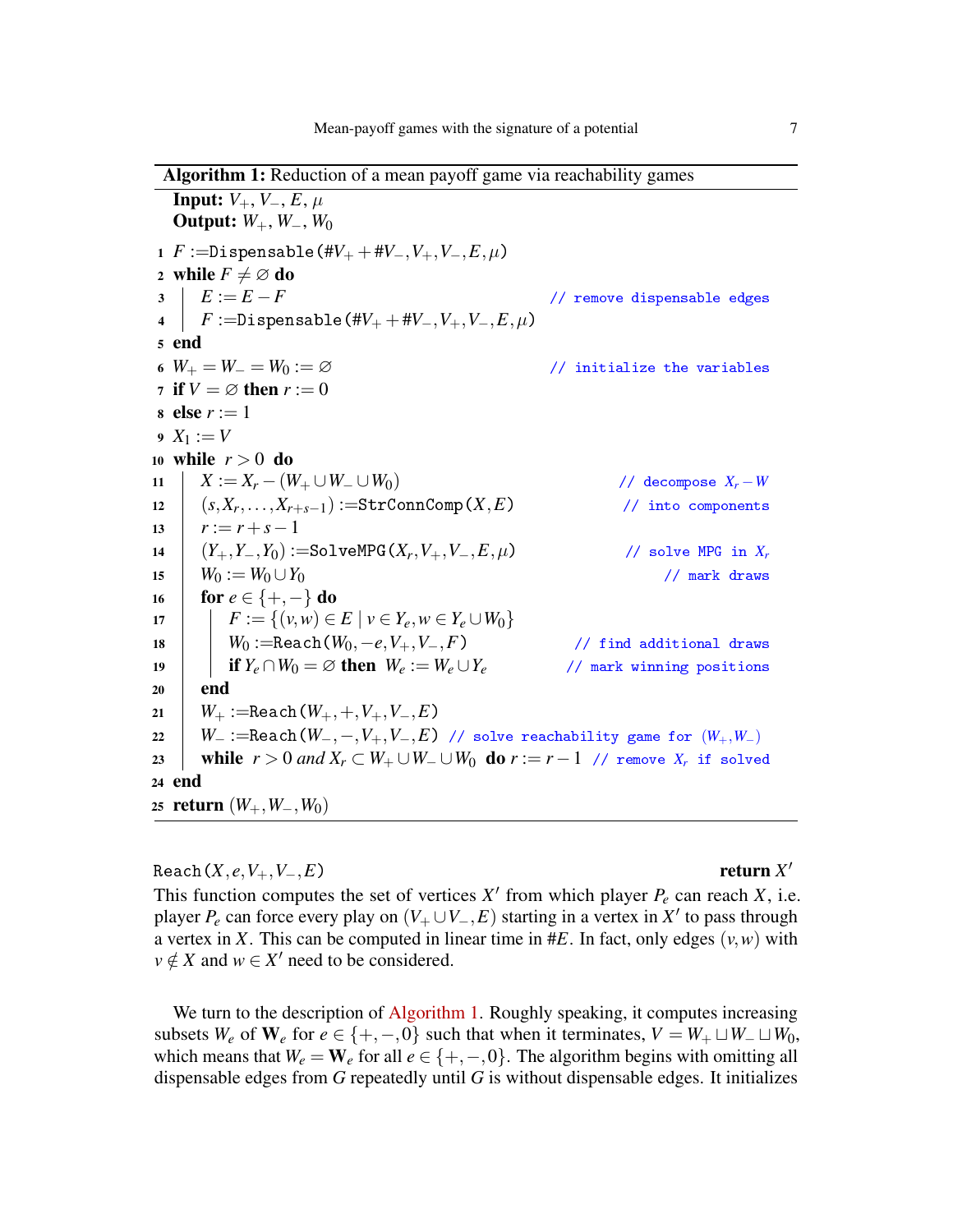

<span id="page-7-1"></span>Figure 3. An example of Zwick and Paterson

the variables

$$
W_+ = W_- = W_0 = \varnothing, \qquad X_1 = V, \qquad \text{and} \qquad r = \begin{cases} 0 & \text{if } V = \varnothing, \\ 1 & \text{if } V \neq \varnothing. \end{cases}
$$

We increase the sets  $W_e$  iteratively in the loop starting in [line 10](#page-6-1) by passing through the following steps until all winning positions are known:

- (1) Decompose the complement of  $W$  in  $X_r$  into its strongly connected components and label them as  $X_r, \ldots, X_{r+s-1}$  [\(line 12\)](#page-6-2). Redefine *r* as  $r + s - 1$ .
- (2) Solve the mean payoff game on the subgraph with vertex set  $X_r$ , which returns winning sets  $Y_+$ ,  $Y_-$  and  $Y_0$  [\(line 14\)](#page-6-3). Include all draw vertices of  $Y_0$  in  $W_0$ . Test for *e* ∈ {+, −} if player *P*<sub>−*e*</sub> can reach *W*<sup>0</sup> from vertices in *Y<sub>e</sub>*. If so, include these vertices in  $W_0$ ; if not, then include  $Y_e$  in  $W_e$ .
- (3) Solve the reachability game on *G* for (*W*+,*W*−) and include all winning positions for  $P_+$  and  $P_-$  in  $W_+$  and  $W_-$ , respectively [\(line 21](#page-6-4) and [line 22\)](#page-6-5).
- (4) If  $X_r$  is completely contained in  $W$ , then remove it from the list of strongly connected components [\(line 23\)](#page-6-6) and diminish *r* by 1. Repeat this step until  $r = 0$ or *X<sup>r</sup>* is not contained in *W*.

Once  $r = 0$ , the algorithm returns  $(W_+, W_-, W_0)$ .

<span id="page-7-0"></span>Theorem C. *The output* (*W*+,*W*−,*W*0) *of [Algorithm 1](#page-6-0) coincides with the winning positions*  $(\mathbf{W}_+,\mathbf{W}_-,\mathbf{W}_0)$  *of the mean payoff game on G.* 

Example. Zwick and Paterson consider in [\[6,](#page-17-2) Figure 1] a family of graphs for varying *n* and *M*, as illustrated in [Figure 3,](#page-7-1) for which their algorithm requires  $n^3 \cdot M$  steps to determine the characteristic value for *v*. [Algorithm 1](#page-6-0) computes the value  $\gamma(v)$  in strictly polynomial time since it first breaks the cycles by finding dispensable edges (if there is a −-vertex) and then it first decomposes the graph into its strongly connected components: the minimal components are the two cycles on the left and the right, which are solved by SolveMPG in time  $O(n^3)$ , and each of the vertices *w* of the path connecting the cycles is an isolated component whose value  $\gamma(w)$  is determined by Reach, which is computed in time  $O(n)$ .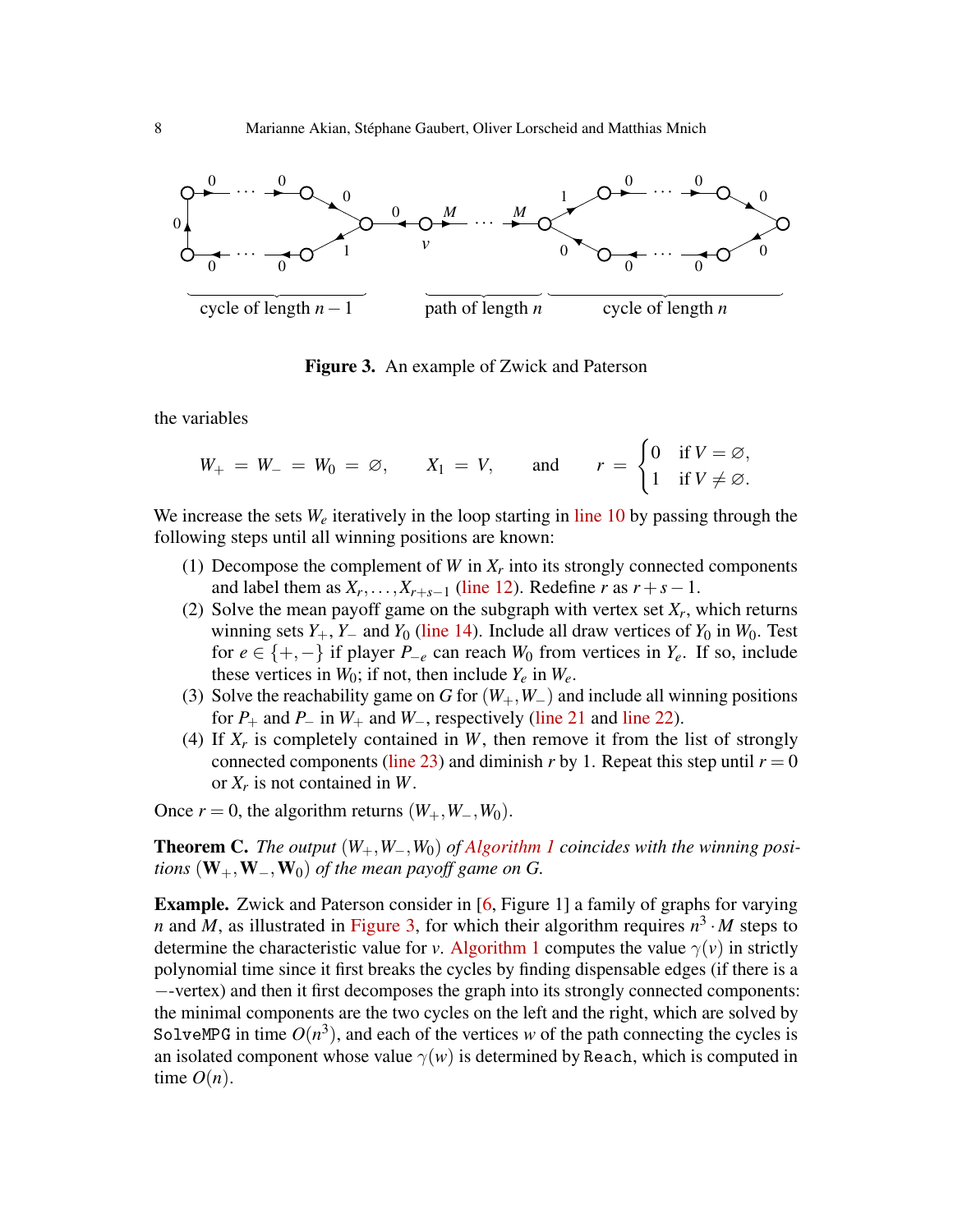Note that inserting additional paths between the two cycles such that the whole graph becomes strongly connected destroys the advantage of [Algorithm 1](#page-6-0) over the method of Zwick-Paterson. We exhibit in [Figure 4](#page-8-0) a family of examples (for growing *n* and *M*) of a strongly connected graph that has no dispensable edges. In this case, [Algorithm 1](#page-6-0) is essentially equal to the subroutine SolveMPG, which means that our method is not faster than the already existing methods to solve mean payoff games.

Further improvements. The running time of [Algorithm 1](#page-6-0) can be improved in different ways, which we describe in the following. For the sake of simplicity, we have not implemented the following strategies in [Algorithm 1.](#page-6-0)

- (1) All functions called by [Algorithm 1](#page-6-0) are strictly polynomial but SolveMPG [\(line 14\)](#page-6-3), which makes this the most expensive subroutine in the algorithm. Since some strongly connected components decompose into smaller components during the algorithm, it makes the algorithm faster if it solves the mean payoff games on subgraphs in the order of increasing sizes of the components. This can be done most efficiently by book keeping the complete partial order on the strongly connecting components of  $V - W$ , and refining it whenever StrConnComp [\(line 12\)](#page-6-2) is called, which allows a quick access to the components that are relatively closed in  $V - W$  since they are the minimal elements with respect to the partial order.
- (2) If all vertices of a component  $X = X_r$  belong to one player, i.e.  $X \subset V_e$  for some  $e \in \{+, -\}$ , then the mean payoff game on *X* can be solved in strictly polynomial time by Karp's algorithm; cf. [\[4\]](#page-17-6). More precisely, its complexity is  $O(n^3)$ , opposed to the complexity  $O(n^3 \cdot M)$  of SolveMPG. Therefore it makes sense to first test whether  $X_r \subset V_e$  for some  $e \in \{+, -\}$ , and in case running Karp's algorithm instead of SolveMPG.
- (3) The reachability game for  $W_+$  and  $W_-\$  [\(line 21](#page-6-4) and [line 22\)](#page-6-5) might verify unnecessarily for the same edge  $(v, w)$  multiple times if player  $P_{\gamma(w)}$  can reach  $W_{\gamma(w)}$



<span id="page-8-0"></span>Figure 4. A mean payoff game without dispensable edges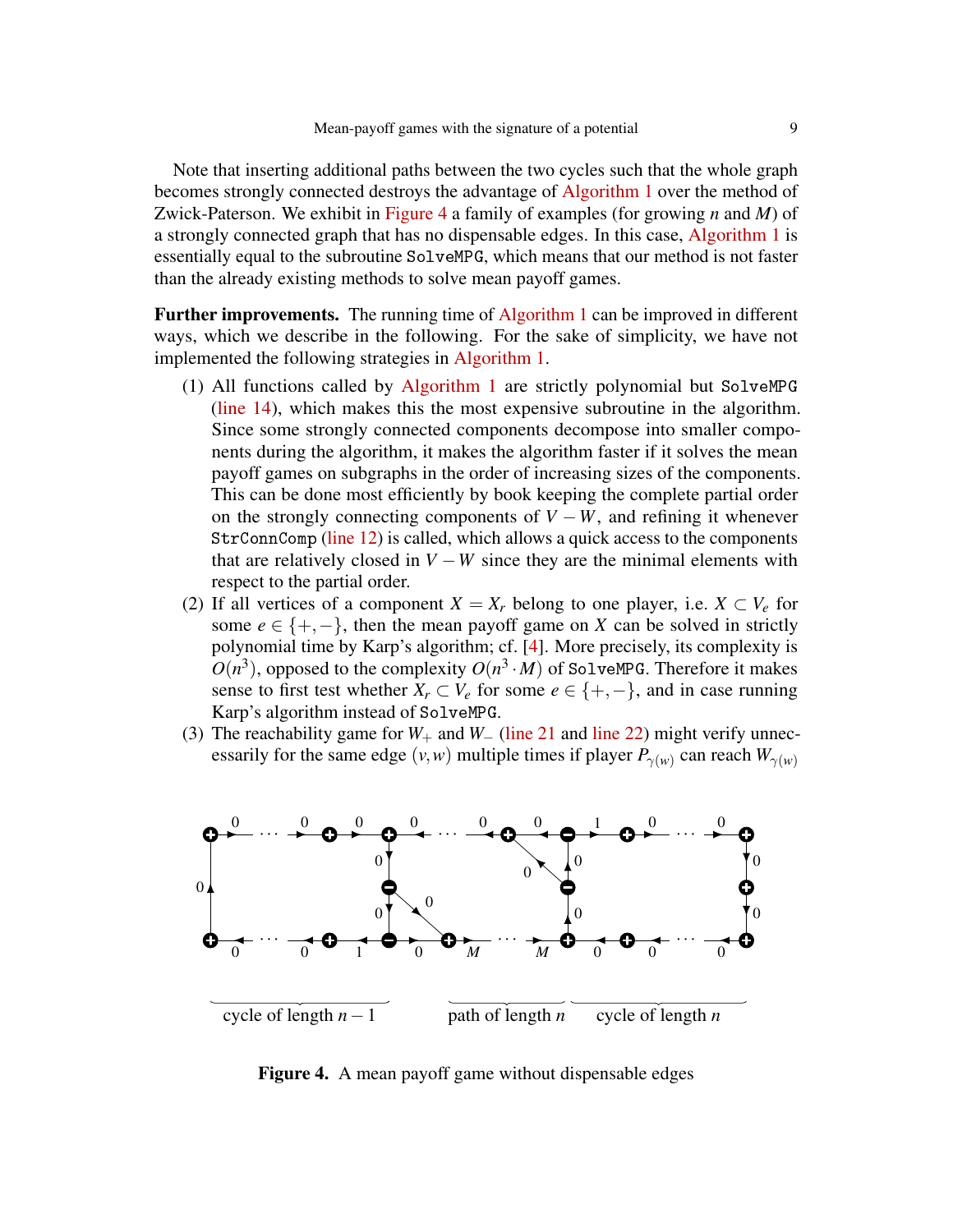from *v*, in case that  $v \in V_{-\gamma(w)}$  and player  $P_{-\gamma(w)}$  has alternatives to playing  $(v, w)$  at *v*. This can be made faster by recording in an additional variable, which edges have already been considered by previous instances of Reach.

Finally, we comment on how our method can be used to compute the characteristic values  $\chi(v)$  and to find optimal strategies. The characteristic value  $\chi(v)$  of a vertex  $v \in V$  can be determined by solving the mean payoff games for the altered weight functions  $\mu_{\lambda} = \mu - \lambda$  for  $\lambda \in [-M, M]$ . Namely if the characteristic value of *v* for  $\mu_{\lambda}$ is 0, then  $\chi(v) = \lambda$  for  $\mu$ . The value  $\lambda$  can be found by means of nested intervals for λ. Since  $\chi$ (*v*) is a rational number whose denominator is at most equal to *n* = #*V*, this requires  $O(n \cdot \log M)$  repetitions of our algorithm. This shows that if our algorithm runs in polynomial time for all shifted weights  $\mu_{\lambda}$ , then we can determine  $\chi(\nu)$  in polynomial time. In particular, if  $\mu$  has the signature of a potential, then we find  $\chi(\nu)$  for all  $\nu \in V$ in  $O(n^3 \cdot \log M)$  steps.

Note that the deduction of an optimal strategy  $\sigma_e$  is more sublte. It must satisfy  $\chi(\sigma_e(v)) = \chi(v)$  for every  $v \in V_e^*$ . If the game is sufficiently generic, i.e. if there are no distinct cycles with the same mean payoff, then any choice of  $\sigma_e(v)$  with  $\chi(\sigma_e(v)) = \chi(v)$ for  $v \in V_e^*$  yields an optimal strategy. But in general, the choices of  $\sigma_e(v)$  are not independent.

Acknowledgements. We thank Robert Modderman for various comments on an early version of the paper.

### 1. Proof of [Proposition B](#page-5-0)

<span id="page-9-0"></span>We begin with the proof of [Proposition B](#page-5-0) because we apply it (in the case of 2dispensable edges) to prove [Theorem A.](#page-3-0)

<span id="page-9-1"></span>**Lemma 1.1.** Let *k* be a positive integer and  $(v, w) \in E$  an *k*-dispensable edge that *appears in an optimal game. Then*  $\gamma(v) = -\epsilon(v)$ *.* 

*Proof.* Let  $\pi = (v_1, \dots)$  be an optimal game that starts at  $v_1 = v$  with  $v_2 = w$ , following optimal strategies  $\sigma_+$  and  $\sigma_-$  for players  $P_+$  and  $P_-$ , respectively. Let  $e = \epsilon(v)$ . Since  $(v, w)$  is *k*-dispensable, player  $P_{-e}$  has a strategy  $\sigma'_{-e}$  such that the game  $\pi' = (v'_0, \dots)$ following the strategies  $\sigma_e$  and  $\sigma'_{-e}$  and starting at  $v'_0 = v$  (and thus  $v_1 = w$ ) ends in a sink of  $P_e$  or passes through *v* again, i.e.  $\pi'$  follows periodically a cycle  $(v'_0, \ldots, v'_l)$  with  $v'_l = v'_0 = v$  for some  $l \le k$ , and such that

$$
e \cdot l \cdot \chi(\pi') = e \cdot \left( \sum_{i=0}^{l-1} \mu(v_i, v_{i+1}) \right) < 0.
$$

If  $\pi'$  ends in a sink, then *P*<sub>−*e*</sub> wins, and  $\gamma(v) = -e$  as claimed. If  $\pi'$  returns to  $v'_0$ , then we conclude that

$$
-e\chi(\pi) \geqslant -e\chi(\pi') > 0
$$

since  $\pi$  is  $-e$ -optimal, and therefore  $\gamma(v) = \text{sign}(\chi(\pi)) = -e$ .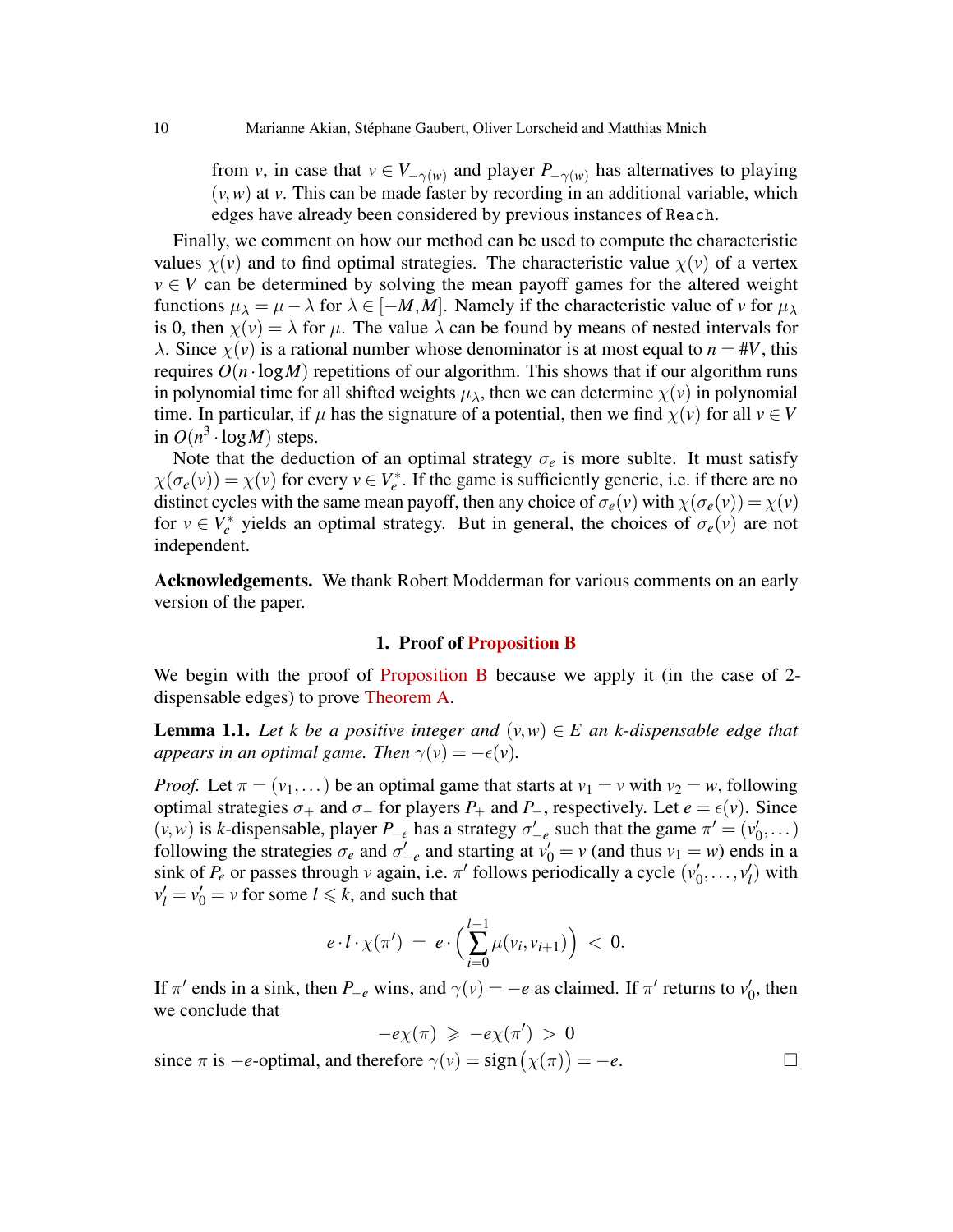Algorithm 2: Find all *k*-dispensable edges in *G* **Input:**  $k$ ,  $V_+, V_-, E, \mu$ Output: *F* 1 **Function** Dispensable( $k$ , $V_+$ , $V_-, E, \mu$ ) is<br>2 │  $F = ∅$  $F = \varnothing$ 3 for  $e \in \{+, -\}$  and  $v \in V_e$  do<br>4 for  $i = 0, ..., k - 1$  do  $v_i$ for  $i = 0, ..., k - 1$  do  $\eta_i(v) = 0$  // initial values for  $\eta_i(v)$ <br>for  $w \in (V_+ \cup V_-) - \{v\}$  do  $\eta_0(w) := e \cdot \infty$  // and  $\eta_0(w)$ 5 **for**  $w \in (V_+ \cup V_-) - \{v\}$  do  $\eta_0(w) := e \cdot \infty$ 6 **for**  $i = 1, ..., k - 1$  do  $\begin{array}{|c|c|c|c|}\n\hline\n\text{3} & \text{if } \mathsf{for} \ w \in (V_+ \cup V_-) - \{v\} \text{ do} \\
\hline\n\text{ii} & \eta_i(w) := \epsilon(w) \cdot \max\{\epsilon(w)\}\n\end{array}$  $\eta_i(w) := \epsilon(w) \cdot \max\{\epsilon(w) \cdot (\mu(w, u) + \eta_{i-1}(u)) \mid (w, u) \in E\}$ <br> **end**<br>
(*i* terative computation of 9 **end end**  $\left| \begin{array}{c} \bullet \end{array} \right|$  **end**  $\left| \begin{array}{c} \bullet \end{array} \right|$  **end**  $\left| \begin{array}{c} \bullet \end{array} \right|$  **end**  $\left| \begin{array}{c} \bullet \end{array} \right|$  **end**  $\left| \begin{array}{c} \bullet \end{array} \right|$  **end**  $\left| \begin{array}{c} \bullet \end{array} \right|$  **end**  $\left| \begin{array}{c} \bullet \end{array} \right|$  **end**  $\left|$  $10$  end 11 **for**  $(v, w) \in E$  do <sup>12</sup> if *e* · η*k*−1(*w*) < −*e* ·µ(*v*,*w*) then *F* := *F* ∪ {(*v*,*w*)} 13 **end** 21 **end** 21 **end** 21 **end** 21 **end** 21 **end** 21 **end** 21 **end** 21 **end** 21 **end** 21 **end** 21 **end** 21 **end** 21 **end** 21 **end** 21 **end** 21 **end** 21 **end** 21 **end** 21 **end** 21 **end** 21 **end** 21 **end** 21 **end** 21 **en** <sup>14</sup> end 15 **return**  $\overline{F}$ <sup>16</sup> end

<span id="page-10-0"></span>*Proof of [Proposition B.](#page-5-0)* We begin with the proof that the winning positions do not change if we omit the *k*-dispensable edges from *E*. Consider  $v_0 \in V$  and choose a game  $\pi = (v_0, \dots)$  following optimal strategies  $\sigma_+$  and  $\sigma_-$  of  $P_+$  and  $P_-,$  respectively. If  $\pi$ does not contain any *k*-dispensable edge, then it also optimal for the mean payoff game that results from *G* when we omit the *k*-dispensable edges. Thus  $\chi(v_0)$  and  $\gamma(v_0)$  do not change in this case.

If  $\pi$  passes through a *k*-dispensable edge  $(v, w)$ , i.e.  $v = v_i$  and  $w = v_{i+1}$  for some  $i \geq 0$ , then player  $P_{-\epsilon(v)}$  can achieve that a game  $\pi' = (v_i, v_{i+1}, \ldots)$  starting in  $v_i = v$ and following  $\sigma_{\epsilon(\nu)}$  either ends in a sink of  $P_{\epsilon(\nu)}$  or returns to  $\nu$  in  $l \leq k$  moves, i.e.  $v_{i+l} = v_i = v$ , such that  $\epsilon(v)\mu(\pi') < 0$ . If  $\pi'$  ends in a sink, then  $\epsilon(v)\chi(v_0) = -\infty < 0$ ; otherwise we have

$$
\epsilon(v)\chi(v_0) = \epsilon \chi(v) \leqslant \epsilon(v)\chi(\pi') < 0
$$

since  $\pi'$  is  $\epsilon(v)$ -optimal and since  $\chi(v_0) = \chi(\pi) = \chi(v)$ .

This and [Lemma 1.1](#page-9-1) show that that  $\epsilon(v_i) = -\gamma(v_i) = -\gamma(v_0)$  whenever  $(v_i, v_{i+1})$  is a *k*-dispensable edge that occurs in π. Thus omitting the *k*-dispensable edges from *G* allows player  $P_{-\epsilon(v_0)}$  to use the same optimal strategy at vertices occurring in  $\pi$ , which means that an  $-\epsilon(v)$ -optimal play  $\pi''$  starting in  $v_0$  for the mean payoff game without the *k*-dispensable edges is also  $-\epsilon(v)$ -optimal for *G*. Thus  $\epsilon(v)\chi(\pi'') \leq \epsilon(v)\chi(\pi) < 0$ and  $\gamma(v_0)$  does not change if we omit the *k*-dispensable edges from *G*. This shows that the winning positions of *G* do not change if we omit the *k*-optimal edges.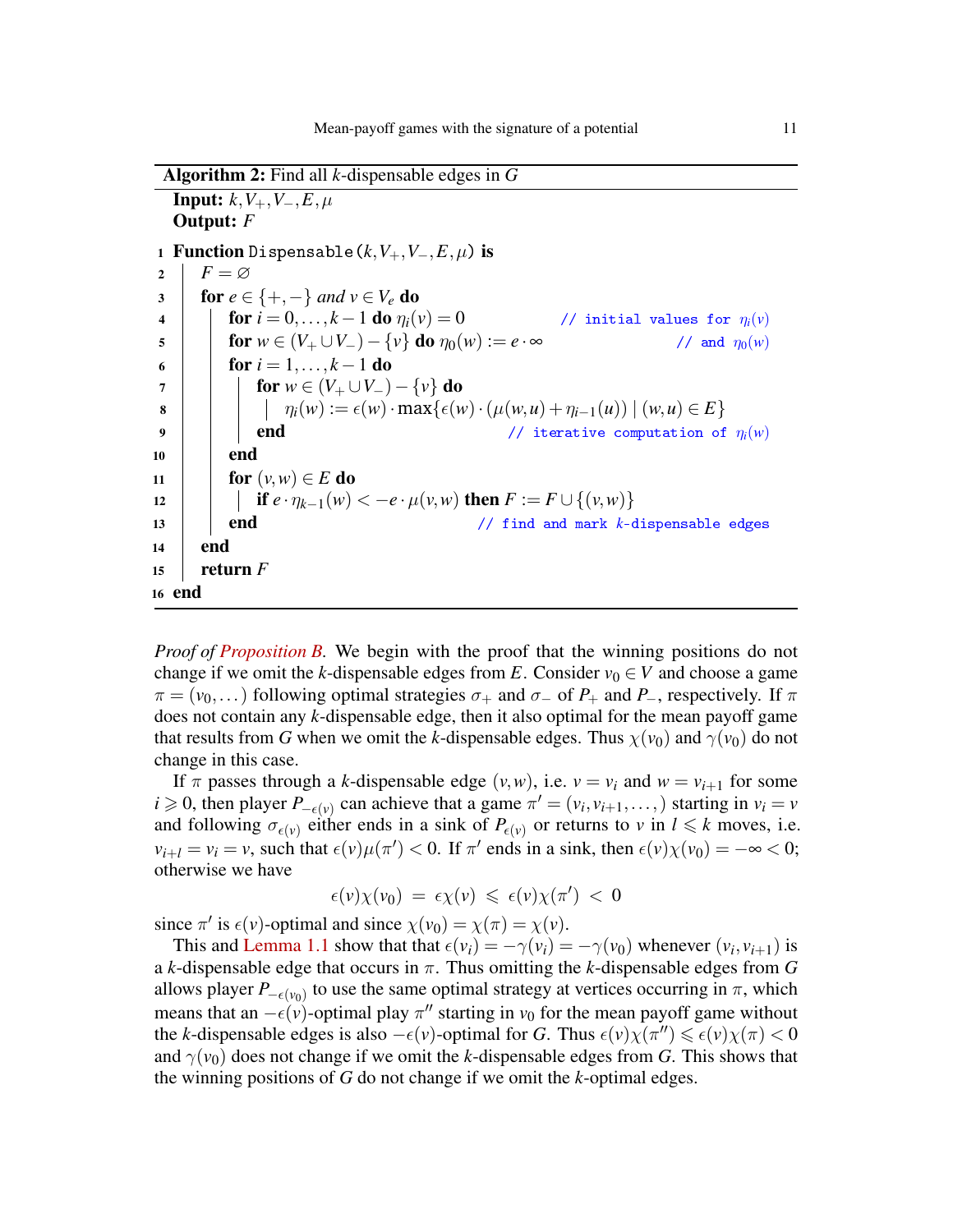We continue with the proof that the output  $F$  of [Algorithm 2](#page-10-0) coincides with the set of all *k*-dispensable edges. To describe the algorithm in words, it defines for choice of a fixed vertex  $v \in V$  and  $e = \epsilon(v)$ , a function  $\eta_i(w)$  in  $i = 0, \ldots, k - 1$  and  $w \in V$  that is given by  $\eta_i(v) = 0$  for all  $i = 0, ..., k - 1$ , by  $\eta_0(w) = e \cdot \infty$  for all  $w \neq v$  and recursively by

$$
\eta_i(w) = \epsilon(w) \cdot \max\{\epsilon(w) \cdot (\mu(w, u) + \eta_{i-1}(u)) \mid (w, u) \in E\}
$$

for all  $w \neq v$  and  $i = 1, ..., k - 1$ . It defines *F* as the set of all edges  $(v, w)$  for which

$$
e \cdot \eta_{k-1}(w) < -e \cdot \mu(v,w).
$$

In order to prove that *F* coincides with the set of *k*-dispensable edges of *G*, we consider the following game on  $G$ : for fixed  $v_0$  and  $i$ , a play consists of a finite directed path  $\pi = (v_0, \ldots, v_i)$  of length *i* unless it runs into a sink  $v_i$  and ends before; its value is  $\eta(\pi) = -\epsilon(v_j) \cdot \infty$  if it ends in a sink  $v_j$ , and otherwise it is  $\eta(\pi) = e \cdot \infty$  if  $v \notin \{v_0, \dots, v_i\}$ and

$$
\eta(\pi) = \sum_{j=0}^{l-1} \mu(v_j, v_{j+1})
$$

if  $v \in \{v_0, \ldots, v_i\}$  where  $l = \min\{j \in \mathbb{N} \mid v_j = v\}$ . Then an edge  $(v, w)$  is *k*-dispensable if and only if player  $P_{-e}$  can force every play  $\pi$  of length  $k-1$  starting at *w* to have value  $e \cdot \eta(\pi) < -e \cdot \mu(\nu, \nu)$ . Thus it follows that *F* is the set of *k*-dispensable edges once we can show that  $\eta(\pi) = \eta_i(w)$  for every play of length *i* starting at *w* that is played under optimal strategies for both players.

If  $w = v$ , then we have  $v_0 = v$  and thus  $l = 0$ , which shows that  $\eta(\pi) = 0 = \eta_i(v)$  for every  $i = 0, \ldots, k - 1$  and every play  $\pi$  starting at  $w = v$ . If  $w \neq v$ , then we show the claim by induction on *i*. For  $i = 0$ , we have  $\eta(\pi) = e \cdot \infty = \eta_0(w)$ .

For  $i > 0$ , consider an optimal play  $\pi$  with first move  $(w, u) = (v_0, v_1)$ . Using the inductive hypothesis on the play  $\pi' = (v_1, \ldots, v_i)$  of length *i* − 1, we have

$$
\eta(\pi) \ = \ \mu(w, u) + \eta(\pi') \ = \ \mu(w, u) + \eta_{i-1}(u).
$$

Since player  $P_{\epsilon(w)}$  aims at maximizing  $\epsilon(w)\eta(\pi)$ , we have

$$
\epsilon(w)\eta(\pi) = \max \big\{ \epsilon(w) \big( \mu(w, u) + \eta_{i-1}(u) \big) \, \big| \, (w, u) \in E \big\} = \epsilon(w)\eta_i(w),
$$

and thus  $\eta_i(w) = \eta(\pi)$ , as claimed. This shows that the output *F* of [Algorithm 2](#page-10-0) is precisely the set of all *k*-dispensable edges of *G*. It is evident from the architecture of [Algorithm 2](#page-10-0) that its complexity is in  $O(k \cdot n^2)$ ).  $\qquad \qquad \Box$ 

## 2. Proof of [Theorem A](#page-3-0)

<span id="page-11-0"></span>As a first step towards a proof of [Theorem A,](#page-3-0) we reason that we can assume that the edge set  $E$  of  $G$  coincides with the edge set  $E'$  of the derived reachability game of  $G$ .

To wit, E' results from omitting all 2-dispensable edges from E, which are the edges  $(v, w) \in E$  for which  $\epsilon(w) = -\epsilon(v)$  and  $\epsilon(v) (\mu(v, w) + \mu(w, v)) < 0$ . As a consequence of [Proposition B,](#page-5-0) the omittance of all 2-dispensable edges does not change the winning positions of *G*.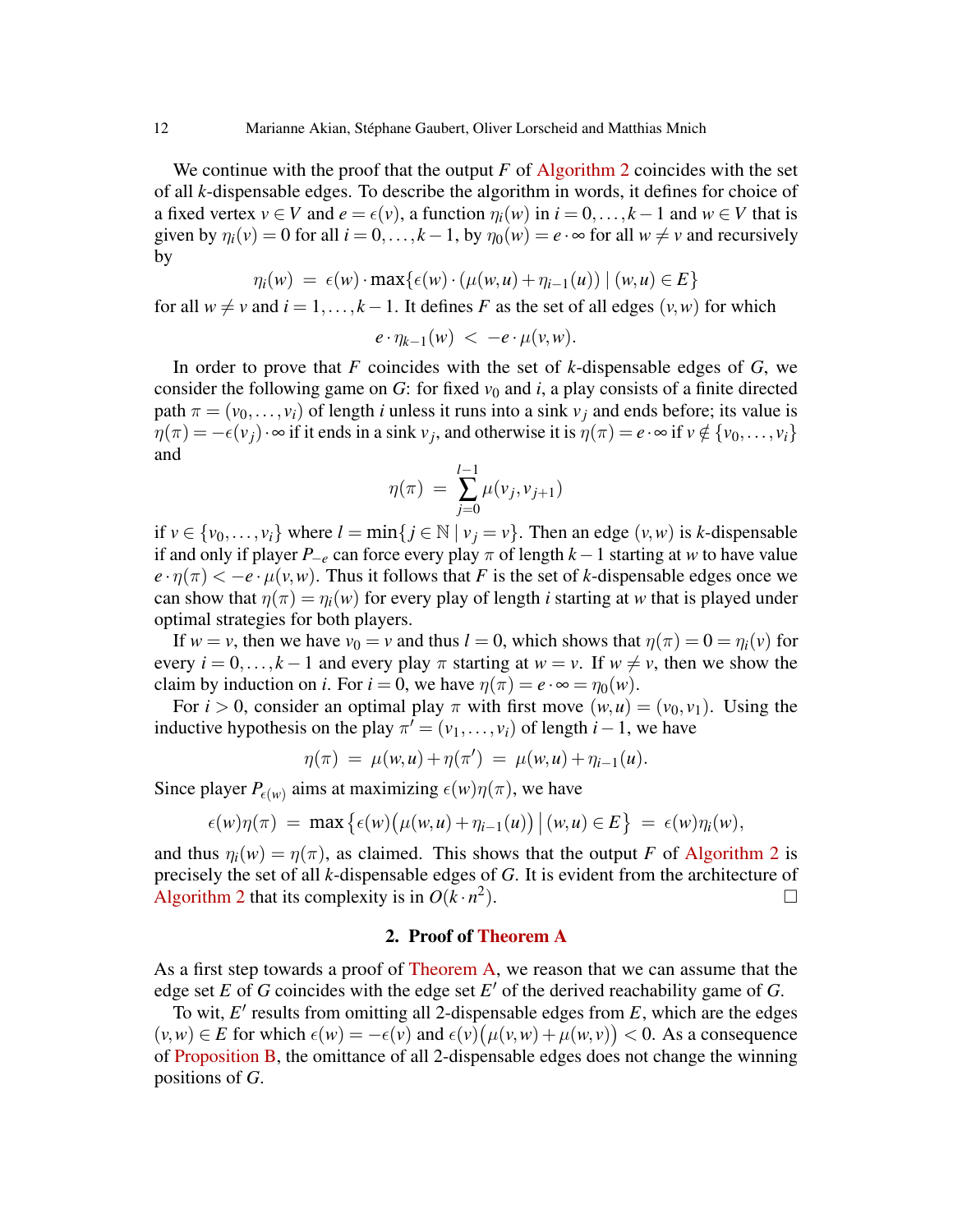Note that whenever both  $(v, w)$  and  $(w, v)$  are in *E'* and  $\epsilon(v) \neq \epsilon(w)$ , then  $\mu(v, w)$  +  $\mu(w, v) = 0$ . Moreover, if  $\mu$  has the signature of a potential  $\psi$ , i.e.

$$
\mu(v,w) = \mu(w,v) = \psi(v) - \psi(w) = 0 \quad \text{if } \epsilon(v) = \epsilon(w),
$$

(P1) 
$$
\operatorname{sign}(\epsilon(v)\mu(v,w) - \epsilon(w)\mu(w,v)) = \operatorname{sign}(\psi(v) - \psi(w)) \quad \text{if } \epsilon(v) \neq \epsilon(w)
$$

for all  $(v, w) \in E$ , then either condition remains unaltered for the restriction  $\mu'$  of  $\mu$  to *E*<sup> $\prime$ </sup> (which we extend by  $\mu'(v,w) = -\epsilon(v) \approx$  to all of  $V \times V$ ): this is obvious for [\(P0\)](#page-2-1) and it follows for [\(P1\)](#page-2-2) since if  $(v, w) \in E'$  and  $(w, v) \in E - E'$ , i.e.  $\mu'(w, v) = -\epsilon(w) \infty$ , then  $\epsilon(w) = -\epsilon(v)$  and  $\epsilon(w) (\mu(w, v) + \mu(v, w)) < 0$ , which implies sign  $(\mu(v, w) + \mu(w, v)) =$  $-\epsilon(w)$  and thus

$$
\text{sign}(\epsilon(v)\mu(v,w) - \epsilon(w)(-\epsilon(w)\infty)) = 1 = \epsilon(v)\text{sign}(\mu(v,w) + \mu(w,v))
$$
  
= sign(\epsilon(v)\mu(v,w) - \epsilon(w)\mu(w,v)) = sign(\psi(v) - \psi(w)).

This shows that if  $\mu$  has the signature of a potential  $\psi$ , then  $\mu'$  does so too. To conclude, we can and will assume that  $E = E'$  for the purpose of this proof.

<span id="page-12-0"></span>**Lemma 2.1.** Assume that  $E = E'$  and that  $\mu$  has the signature of a potential  $\psi$ . Let *X* ⊂ *V be a strongly connected subset. Then for every*  $(v, w) \in E$  *with*  $v, w \in X$ *, we have* 

$$
\mu(w, v) = 0 \qquad \qquad \text{if } \epsilon(v) = \epsilon(w),
$$
  

$$
\mu(v, w) + \mu(w, v) = 0 \qquad \qquad \text{if } \epsilon(v) \neq \epsilon(w).
$$

*Proof.* Let  $(v, w) \in E$  with  $v, w \in X$ . In the case  $\epsilon(v) = \epsilon(w)$ , the claim  $\mu(v, w) = 0$ follows at once from the hypothesis that  $\mu$  has the signature of a potential. If  $\epsilon(\nu) \neq \epsilon(\nu)$ , then [\(P1\)](#page-2-2) implies that

$$
\text{sign}\big(\psi(v)-\psi(w)\big) = \epsilon(v)\big(\mu(v,w)+\mu(w,v)\big) \geqslant 0,
$$

and thus  $\psi(v) \geq \psi(w)$ , which is also true if  $\epsilon(v) = \epsilon(w)$  by [\(P0\)](#page-2-1). Since *X* is strongly connected, there is a path  $(v_1,..., v_n)$  from  $v_1 = w$  to  $v_n = v$  with  $v_1,..., v_n \in X$ . Concatenation with  $(v, w)$  yields a closed path  $(v_0, v_1, \ldots, v_n)$  from  $v_0 = v$  to *v*. By what we have proven,

$$
\psi(v) = \psi(v_0) \geq \psi(v_1) \geq \ldots \geq \psi(v_n) = \psi(v),
$$

which implies equality throughout. Thus

$$
\operatorname{sign}(\mu(v,w)+\mu(w,v)) = \epsilon(v)\operatorname{sign}(\psi(v)-\psi(w)) = 0,
$$

which establishes our claim  $\mu(v, w) + \mu(w, v) = 0$  in the case  $\epsilon(v) \neq \epsilon(w)$ .

*Proof of [Theorem A.](#page-3-0)* Assume that  $E = E'$  and that  $\mu$  has the signature of a potential. Let (W+,W−,W0) be the winning positions for the mean payoff game on *G*. Let  $(Y_+, Y_-, Y_0)$  be the winning positions for the reachability game on *G*<sup>'</sup> with respect to the sets  $\mathbb{Z}_+$  and  $\mathbb{Z}_-$  of sinks in  $V_-\$  and  $V_+$ , respectively. Let  $\sigma_+\$  and  $\sigma_-\$  be optimal strategies for the mean payoff game on *G*. We aim to show that  $W_e = Y_e$  for all  $e \in \{+, -, 0\}.$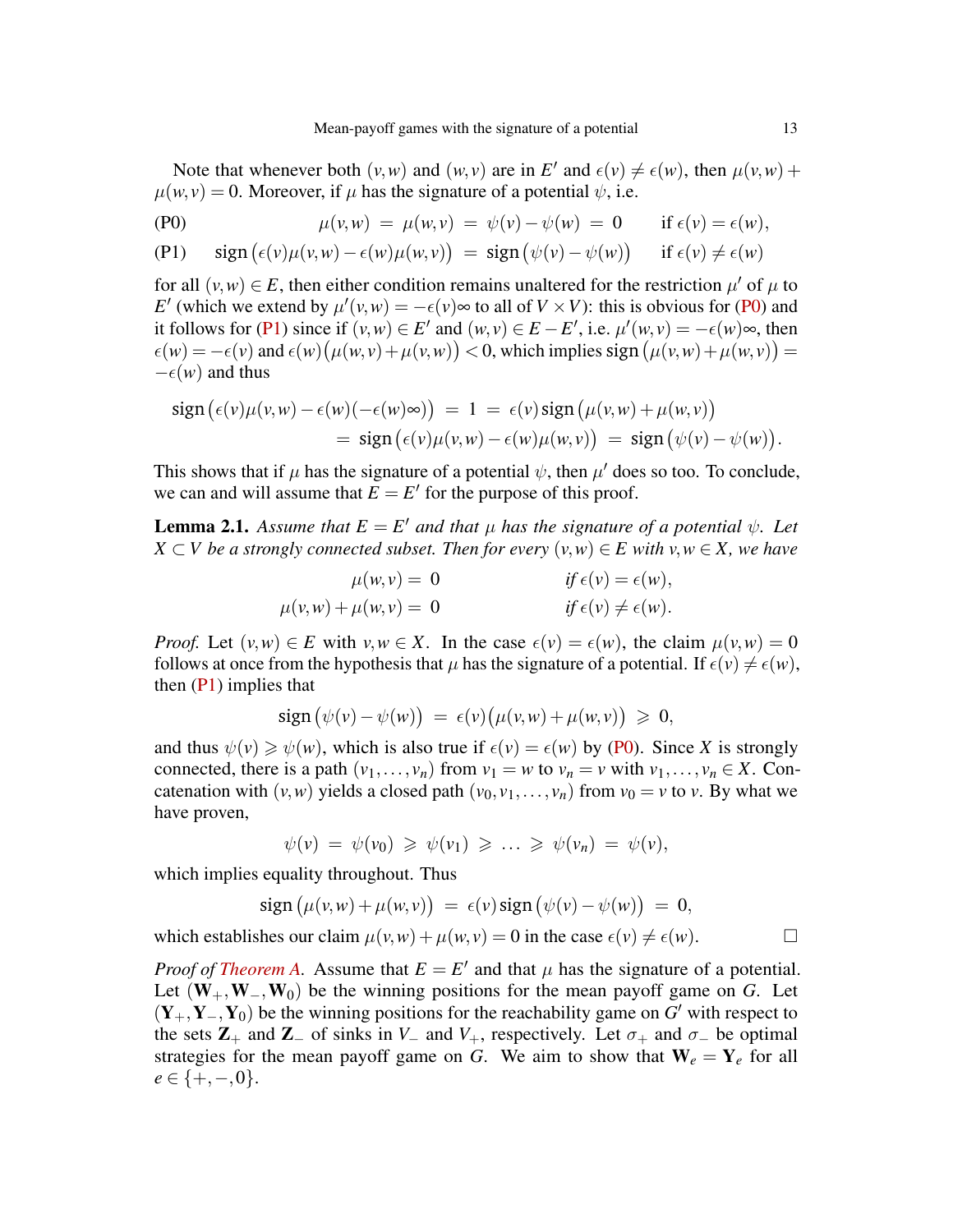Consider  $e \in \{+, -\}$  and  $v \in Y_e$ . Then player  $P_e$  can reach  $\mathbb{Z}_e$  from *v*, i.e. the optimal play  $\pi$  following  $\sigma_+$  and  $\sigma_-$  that starts in *v* is finite and ends in a sink  $w \in V_{-e}$ . Thus  $P_e$ wins the mean payoff game on *G* and  $v \in W_e$ .

If  $v \in Y_0$ , then the optimal game  $\pi = (v, \dots)$  following  $\sigma_+$  and  $\sigma_-$  does reach neither  $\mathbb{Z}_+$  nor  $\mathbb{Z}_-$ , and is therefore infinite. This means that  $\pi$  is eventually periodic. By [Lemma 2.1,](#page-12-0) the payoff of a period is 0, which shows that  $\chi(\pi) = 0$  and therefore  $v \in W_0$ . This shows that  $W_e = Y_e$  for all  $e \in \{+, -, 0\}$ , as desired.

It is well-known that reachability games are strictly linear in  $\#V + \#E$ . For instance, we can use the strictly linear ?? to determine  $Y_+ = \text{Reach}(Z_+, V_+, V_-, E)$ ,<br> $Y_- = \text{Reach}(Z_+, V_+, V_-, E)$  and  $Y_0 = V - (Y_+ \cup Y_-)$  $Y = =$ Reach(Z−,  $V_+, V_-, E$ ) and  $Y_0 = V - (Y_+ \cup Y_-).$ 

#### 3. Proof of [Theorem C](#page-7-0)

<span id="page-13-0"></span>The aim of this section is a proof of [Theorem C,](#page-7-0) i.e. a proof of correctness for [Algo](#page-6-0)[rithm 1.](#page-6-0) We will derive this proof from a number of auxiliary results.

**Definition 3.1.** Let *W* ⊂ *Y* ⊂ *V* and *e* ∈ {+, − }. We say that player *P<sub>e</sub> reaches W within Y from v* if he or she has a strategy such that every play with all vertices in *Y* following this strategy passes through a vertex in *W* (where a play terminates once it reaches a vertex in *W*). If  $Y = V$ , then we simply say that player  $P_e$  *reaches W* from *v*. We say that *W* is *e-reachably saturated* if every vertex *v* from which player *P<sup>e</sup>* reaches *W* belongs to *v*. We say that a triple  $(W_+, W_-, W_0)$  of subsets of *V* is *reachably saturated* if  $W_+$  is +-reachably saturated and if *W*<sup>−</sup> is −-reachably saturated.

Remark 3.2. More formally, we can express the definition of an *e*-reachably saturated subset *W* of *V* as follows: *W* is *e*-reachably saturated if and only if for every edge  $(v, w)$  ∈ *E* with  $w \in W$  also  $v \in W$  if either  $v \in V_e$  or if for every other edge  $(v, w') \in E$ also  $w' \in W$ .

**Definition 3.3.** Let *W* ⊂ *V* and *X* ⊂ *V* − *W*. We say that *X* is *relatively closed in V* − *W* if for every  $v \in X$  and every  $(v, w) \in W$  also  $w \in X$ . If  $W = \emptyset$ , then we simply say that *X* is *(successor) closed*.

Remark 3.4. Note that the closed subsets of *V* form the closed subsets of a topology on *V* and that a subset *X* of *V* −*W* is relatively closed if and only if it is closed in the subspace topology of  $V - W$ . Note further that  $V - W$  is closed if and only if *W* is both +-reachably and −-reachably saturated.

For a subset *X*, we let  $X_+ = X \cap V_+$ ,  $X_- = X \cap V_-, E_X = \{(v, w) \in E \mid v, w \in X\}$  and  $\mu_X : X \times X \to \mathbb{Z} \cup \{\pm \infty\}$  be the respective restrictions to *X*. We denote the characteristic value of a vertex  $v \in X$  with respect to the mean payoff game on *X*, as given by  $X_+$ ,  $X_−$ , *E<sub>X</sub>* and  $\mu_X$ , by  $\chi_X(v)$  and define  $\gamma_X(v) = \text{sign}(\chi_X(v))$ .

<span id="page-13-1"></span>**Lemma 3.5.** Let  $W_e \subset W_e$  be subsets for  $e \in \{+, -, 0\}$  such that  $(W_+, W_-, W_0)$  is *reachably saturated and let X be a relatively closed in*  $V - W$  *where*  $W = W_+ \cup W_- \cup W_0$ . *Let*  $v \in X$ *. If*  $\gamma_X(v) = 0$ *, then*  $\gamma(v) = 0$ *.*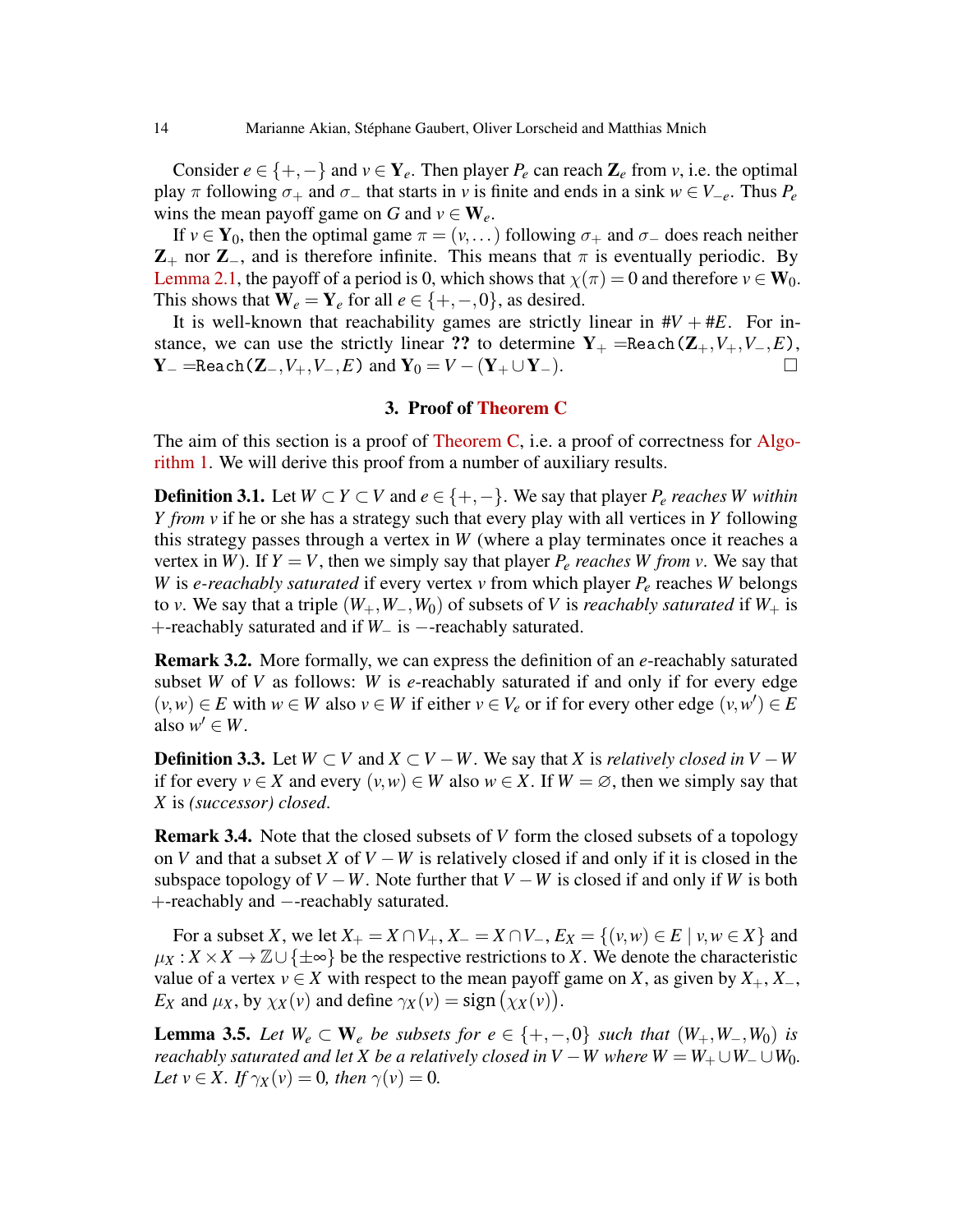*Proof.* Let  $\gamma_X(v) = 0$  and consider an optimal play  $\pi = (v_1, \dots)$  for the mean payoff game on *V* that starts in  $v_1 = v$ . If all vertices of  $\pi$  are contained in *X*, then  $\pi$  is also an optimal play for the mean payoff game on *X*. Thus  $\chi(v) = \chi(\pi) = \chi_X(v) = 0$  and  $\gamma(v) = 0$ , as claimed.

If  $\pi$  contains a vertex that is not in *X*, then we let  $v_{n+1}$  be the first such vertex; in particular  $v_n \in X$ . Since *X* is relatively closed in *V* − *W*, we conclude that  $v_{n+1} \in W$  = *W*<sup>+</sup> ∪*W*<sup>−</sup> ∪*W*<sub>0</sub>. Since  $W_{\epsilon(v_n)}$  is  $\epsilon(v_n)$ -reachably saturated and  $v_n \notin W_{\epsilon(v_n)}$ , neither  $v_{n+1}$  is in  $W_{\epsilon(\nu_n)}$ .

Since  $\gamma(v_{n+1}) \neq \epsilon(v_n)$  and

$$
0 = \epsilon(v_n) \cdot \gamma_X(v_n) \leq \epsilon(v_n) \cdot \gamma(v_n) = \epsilon(v_n) \cdot \gamma(v_{n+1}),
$$

we conclude that  $\gamma(v) = \gamma(v_{n+1}) = 0$ , as desired.

<span id="page-14-0"></span>**Lemma 3.6.** Let  $W_e \subset \mathbf{W}_e$  be subsets for  $e \in \{+, -, 0\}$  such that  $(W_+, W_-, W_0)$  is *reachably saturated and let X be a relatively closed in*  $V - W$  *where*  $W = W_+ \cup W_- \cup W_0$ . *Let*  $v \in V$  *and*  $\gamma_X(v) \neq 0$ *. Let*  $Y_+$ *,*  $Y_-$  *and*  $Y_0$  *be the winning positions for the mean payoff* game on X. If player  $P_{-\gamma_X(v)}$  reaches W<sub>0</sub> within  $Y_{\gamma_X(v)} \cup W_0$  from v, then  $\gamma(v) = 0$ .

*Proof.* Let  $e = -\gamma_X(v)$ . Then  $e\gamma_X(v) = -e^2 < 0$ . Since player  $P_e$  reaches  $W_0$  within  $Y_{\gamma_Y(v)} \cup W_0$  from *v*, we have  $e\gamma(v) \ge 0$  and thus  $\gamma_X(v) \ne \gamma(v)$ . Let  $\pi = (v_1, \dots)$  be an optimal play in *V* that starts in  $v_1 = v$ . Since  $\gamma_X(v) \neq \gamma(v)$  and an optimal play for the mean payoff game on *X* stays in  $Y_{-e}$ , there must a vertex  $v_{n+1}$  that is not contained in *Y*−*e*.

Assuming that *n* is minimal and thus  $v_n \in X$ , we conclude that  $v_{n+1} \in W \cup Y_e \cup Y_0$  since *X* is relatively closed in *V* − *W*. Since  $P_e$  reaches  $W_0$  and  $\pi$  is *e*-optimal,  $v_{n+1} \notin W_{-e}$ . Since *W<sub>e</sub>* is *e*-reachably saturated and  $\pi$  is −*e*-optimal,  $v_{n+1} \notin W_e$ . Since  $\gamma_X(v) = -e$ ,  $v_{n+1} \notin Y_e$ . Thus  $\gamma(v) \neq e = -\gamma_X(v)$  and therefore  $\gamma(v) = 0$ , as claimed.  $v_{n+1} \notin Y_e$ . Thus  $\gamma(v) \neq e = -\gamma_X(v)$  and therefore  $\gamma(v) = 0$ , as claimed.

<span id="page-14-1"></span>**Corollary 3.7.** Let  $W_e$  ⊂  $W_e$  *be subsets for*  $e \in \{+, -, 0\}$  *such that*  $(W_+, W_-, W_0)$  *is reachably saturated and let X be a relatively closed in*  $V - W$  *where*  $W = W_+ \cup W_- \cup W_0$ . *Let Y*+*, Y*<sup>−</sup> *and Y*<sup>0</sup> *be the winning positions for the mean payoff game on X. Then*

*Y*<sub>0</sub> ∪ { $v \in Y_e | e \in \{+, -\}$  *and P*−*e can reach*  $W_0$  *within*  $Y_e \cup W_0$  *from*  $v$ } ⊂  $W_0$ 

*and if player P<sub>−</sub><sup><i>e*</sup> *cannot reach*  $W_0$  *from any vertex of*  $Y_e$ *, then*  $Y_e \subset W_e$  *for*  $e \in \{+, -\}.$ 

*Proof.* By [Lemma 3.5,](#page-13-1) we have  $Y_0 \subset W_0$ . If  $v \in Y_{-e}$  and  $P_e$  can reach  $W_0$  within  $Y_e \cup W_0$ from *v*, then  $v \in W_0$  by [Lemma 3.6.](#page-14-0) This the first claim.

Assume that *W*<sup>0</sup> is not −*e*-reachable within  $Y_e \cup W_0$  from any vertex  $v \in Y_e$ . Let  $\pi = (v_1, \dots)$  be an optimal play starting in  $v = v_1$ . If all vertices of  $\pi$  are contained in *Y*<sub>*e*</sub>, then  $\pi$  is optimal for the mean payoff game in *X*, and thus  $\gamma(v) = \gamma(\pi) = \gamma_X(v) = e$ .

If not, then there is a vertex  $v_{n+1}$  that is not contained in *X*. We assume that *n* is minimal and thus  $v_n \in Y$ . Since *X* is relatively closed in  $V - W$ , we must have  $v_{n+1} \in W$ . Since neither *W*<sub>−*e*</sub> nor *W*<sub>0</sub> is −*e*-reachable by our assumptions,  $v_{n+1} \in W_e$  and thus  $\gamma(v) = \gamma(\pi) = e$ , as desired.  $\gamma(v) = \gamma(\pi) = e$ , as desired.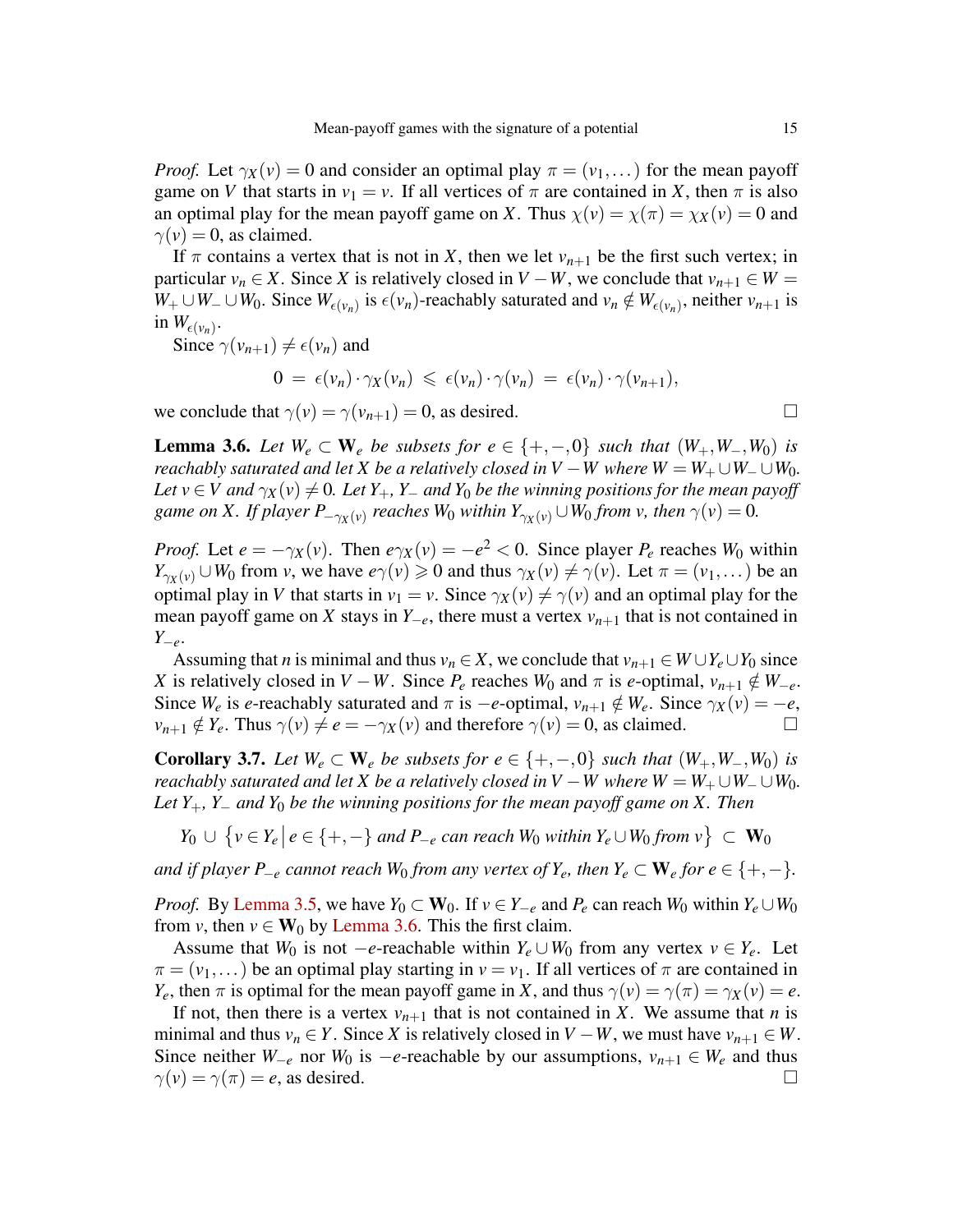

<span id="page-15-0"></span>Figure 5. Additional draw positions in a relatively closed subset *X*

Example 3.8. [Figure 5](#page-15-0) illustrates an example for the situation of [Lemma 3.6](#page-14-0) and [Corollary 3.7,](#page-14-1) in which a difference between  $\gamma_X(v)$  and  $\gamma(v)$  occurs. Namely, the mean payoff game on the relatively closed subset *X* of  $V - W$  has the winning sets

$$
Y_0 = \{v_1, v_2\},
$$
  $Y_+ = \{v_3, v_4, v_5, v_6\},$   $Y_- = \emptyset$ ,

and thus  $\gamma_X(v_i) = +$  for  $i = 3, ..., 6$ . An optimal game within *X* that passes through these vertices is  $\pi = (v_3, v_4, v_6, v_5, v_3, \dots)$ , and it has positive mean payoff  $\chi(\pi) = 1$ . However, player *P*− can reach  $W_0$  from  $v_4$  (within  $Y_+ \cup W_0$ ) by playing the edge ( $v_4, w$ ) and achieve a draw play in this way, which shows that  $\gamma(v_4) = 0$ . We conclude that  $\pi$  is not optimal *V*. The only play in  $Y_+$  that avoids the vertex  $v_4$  has negative mean payoff  $\chi(\nu_3, \nu_6, \nu_5,...) = -1$ , which implies that also  $\gamma(\nu_3) = \gamma(\nu_5) = \gamma(\nu_6) = 0$ .

With this, we are prepared to prove the central result of the paper.

*Proof of [Theorem C.](#page-7-0)* We begin with the initial steps of [Algorithm 1.](#page-6-0) By [Proposition B,](#page-5-0) we can omit all dispensable edges from *E*, which justifies the replacement of *E* by the complement of all such edges in [line 3](#page-6-7) of the algorithm. The next steps define the initial values  $W_+ = W_- = W_0 = \emptyset$ ,  $r = 1$  and  $X_1 = V$ , which satisfy the following properties:

- <span id="page-15-1"></span>(1) *W<sub>e</sub>* ⊂ **W**<sub>e</sub> for all  $e \in \{+, -, 0\};$
- <span id="page-15-5"></span>(2)  $(W_+, W_-, W_0)$  is reachably saturated;
- <span id="page-15-3"></span>(3)  $V - W \subset X_1 \cup ... \cup X_r$ ;
- <span id="page-15-4"></span>(4) if there is an oriented path from a vertex in  $X_i$  to a vertex in  $X_j$ , then  $i \leq j$ ;
- <span id="page-15-2"></span>(5) if  $r > 0$ , then  $X_r \not\subset W$ .

Assuming the validity of  $(1)$ – $(5)$ , we prove in the following that every iteration of the loop in [line 10](#page-6-1) changes the variables  $W_+$ ,  $W_-,$   $W_0$ ,  $r$ ,  $X_1, \ldots, X_r$  in a way such that the new values again satisfy [\(1\)](#page-15-1)–[\(5\)](#page-15-2) and such that  $W = W_+ \cup W_- \cup W_0$  increases by at least one element.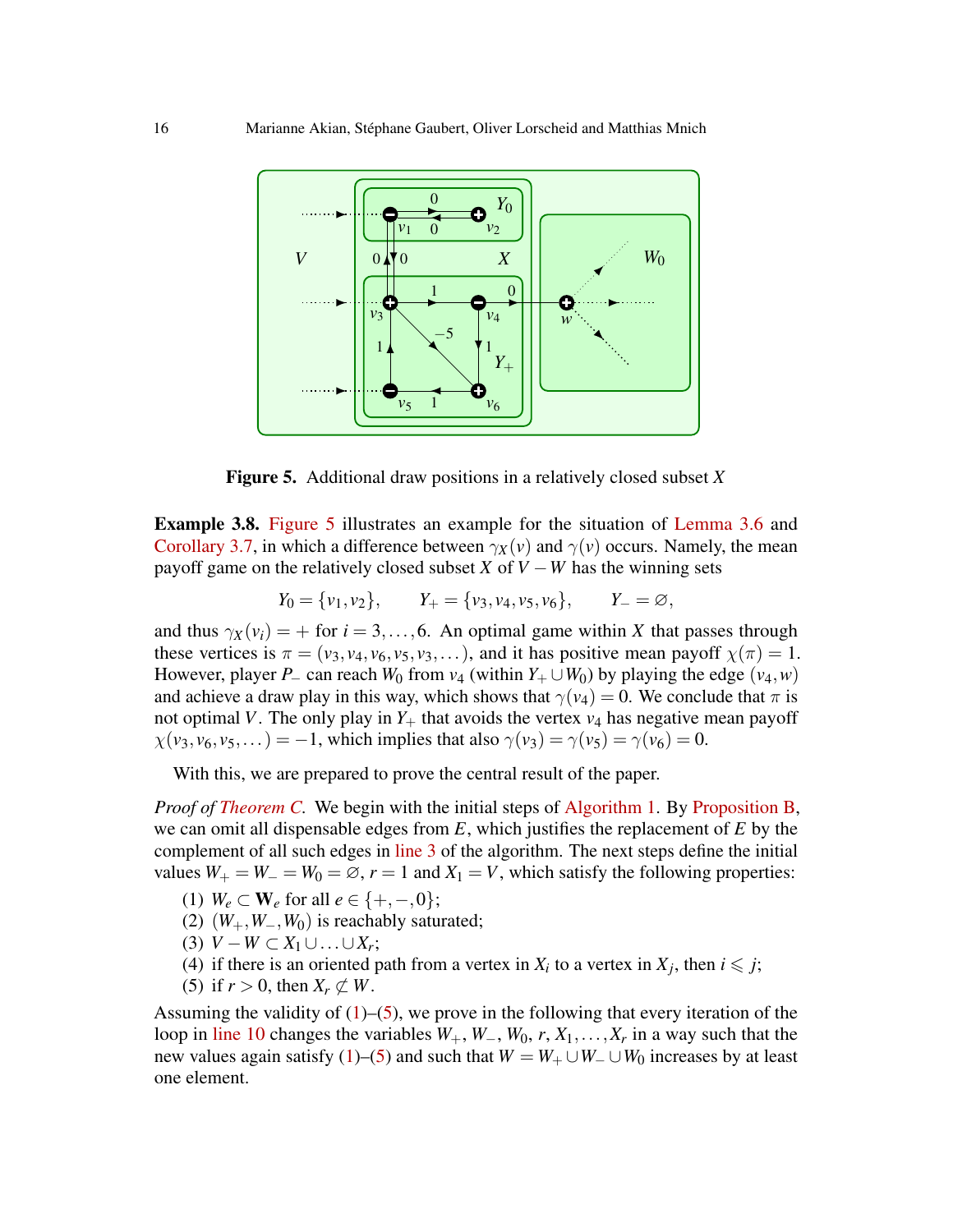Note that property [\(3\)](#page-15-3) implies that if  $r = 0$ , then  $V - W \subset \emptyset$ , and thus  $W = V$ . This reasons that once the condition  $r > 0$  is not valid and the algorithm returns  $(W_+, W_-, W_0)$ , then  $W_e = W_e$  for all  $e \in \{+, -, 0\}$  by [\(1\)](#page-15-1). Conversely, if  $W = V$ , then  $X_r \subset W$  for all  $r > 0$  and thus  $r = 0$  by [\(5\)](#page-15-2). Since *W* strictly increases with every iteration of the loop, this shows that the algorithm terminates after finitely many steps.

We are left with proving that  $(1)$ – $(5)$  hold after each iteration of the loop starting in [line 10.](#page-6-1) For the purpose of this proof, we mark the new values of  $W_+$ ,  $W_-, W_0$ , *r* and  $X_1, \ldots, X_r$  at the end of an iteration with a prime, i.e. we denote them by  $W'_+, W'_-, W'_0, r'$ and  $X'_1, \ldots, X'_{r'}$ . We begin with inspecting the effect of the individual steps of loop on these variables before verifying the conditions  $(1)$ – $(5)$ .

[Line 11–](#page-6-8)[line 13:](#page-6-9) These steps define  $(s, X'_r, \ldots, X'_{r+s-1}) = \text{StrConnComp}(X_r - W, E)$ and  $r'' = r + s - 1$ , which satisfy that  $X_r - W = X'_r \cup ... \cup X'_{r+s-1}$ . Setting  $X'_i = X_i$  for  $i = 1, \ldots, r-1$ , we conclude from [\(3\)](#page-15-3) that

$$
V - W \subset (X_1 \cup \ldots \cup X_r) - W = (X'_1 \cup \ldots \cup X'_{r-1} \cup X'_{r} \cup \ldots \cup X'_{r'}) - W.
$$

Since there is no path from  $X_r$  to  $X_i$  for  $i < r$  by [\(4\)](#page-15-4) and no path from  $X'_{r''}$  to  $X'_j$ for  $j = r, \ldots, r'' - 1$ , we conclude that  $X'_{r''}$  is relatively closed in  $V - W$ . Note that  $X'_{r''} \subset X_r - W$  has empty intersection with *W*.

**[Line 14](#page-6-3)[–line 19:](#page-6-10)** These steps define  $(Y_+, Y_-, Y_0) =$ SolveMPG( $X'_{r''}, V_+, V_-, E, \mu$ ), which are the winning sets of the mean payoff game on the subgame of *G* with vertex set  $X'_{r''}$ , as well as

$$
W_0'' = W_0 \cup Y_0 \cup \{v \in Y_e \mid e \in \{+, -\} \text{ and } P_{-e} \text{ can reach } W_0 \text{ within } Y_e \cup W_0 \text{ from } v\}
$$

and for  $e \in \{+, -\}, W_e^{\prime\prime} = W_e \cup Y_e$  if  $Y_e \cap W_0^{\prime\prime} = \emptyset$  and  $W_e^{\prime\prime} = W_e$  otherwise. Since  $(W_+, W_-, W_0)$  is reachably saturated by [\(2\)](#page-15-5) and  $X'_{r''}$  is relatively closed in  $V - W$ , [Corol](#page-14-1)[lary 3.7](#page-14-1) shows that  $W_e'' \subset \mathbf{W}_e$  and thus [\(1\)](#page-15-1) holds for  $W_e''$  for all  $e \in \{+,-,0\}$ .

**[Line 21](#page-6-4)[–line 22:](#page-6-5)** These steps define  $W'_e$  = Reach( $W''_e$ ,  $V_+, V_-, E$ ) as the set of vertices from which player  $P_e$  can reach  $W''_e$  for  $e \in \{+, -\}$ . In particular,  $W'_e$  is *e*-reachably saturated for  $e \in \{+, -\}$ . We define  $W'_0 = W''_0$ .

**[Line 23:](#page-6-6)** This last step of the loop defines  $r'$  as the largest positive integer  $k \leq r''$  such that  $X'_k \not\subset W'_+ \cup W'_- \cup W'_0$  if there is any such *k*, and as  $r' = 0$  otherwise.

We turn to the verification of [\(1\)](#page-15-1)–[\(5\)](#page-15-2) for  $W'_{+}$ ,  $W'_{-}$ ,  $W'_{0}$ ,  $r'$  and  $X'_{1}, \ldots, X'_{r'}$ . Since  $W'_{-}$  $W_e'' \subset W_e$  and player  $P_e$  can reach  $W_e''$  from all vertices in  $W_e'$ , we have  $W_e' \subset W_e$  for  $e \in \{+, -\}.$  Moreover  $W_0' = W_0'' \subset W_0$ , which shows [\(1\)](#page-15-1). Since  $W_e'$  is *e*-reachably saturated for  $e \in \{+, -\}$ , we have [\(2\)](#page-15-5). Since  $X'_{r'+1} \cup ... \cup X'_{r''} \subset W$ , we have

$$
V-W \subset (X'_1 \cup \ldots \cup X'_{r''})-W \subset X'_1 \cup \ldots \cup X'_{r'},
$$

which verifies [\(3\)](#page-15-3). Since [\(4\)](#page-15-4) holds for  $X_1, \ldots, X_r$ , there is no path from  $X'_j = X_j$  to  $X'_i = X_i$ for  $1 \leq i < j < r$ . By the properties of StrConnComp, there is no path from  $X'_{j}$  to  $X'_{i}$  for  $r \le i < j \le r'$ . Since  $X'_j \subset X_r$  for  $r \le j \le r'$ , we conclude that there is no path from  $X'_j$